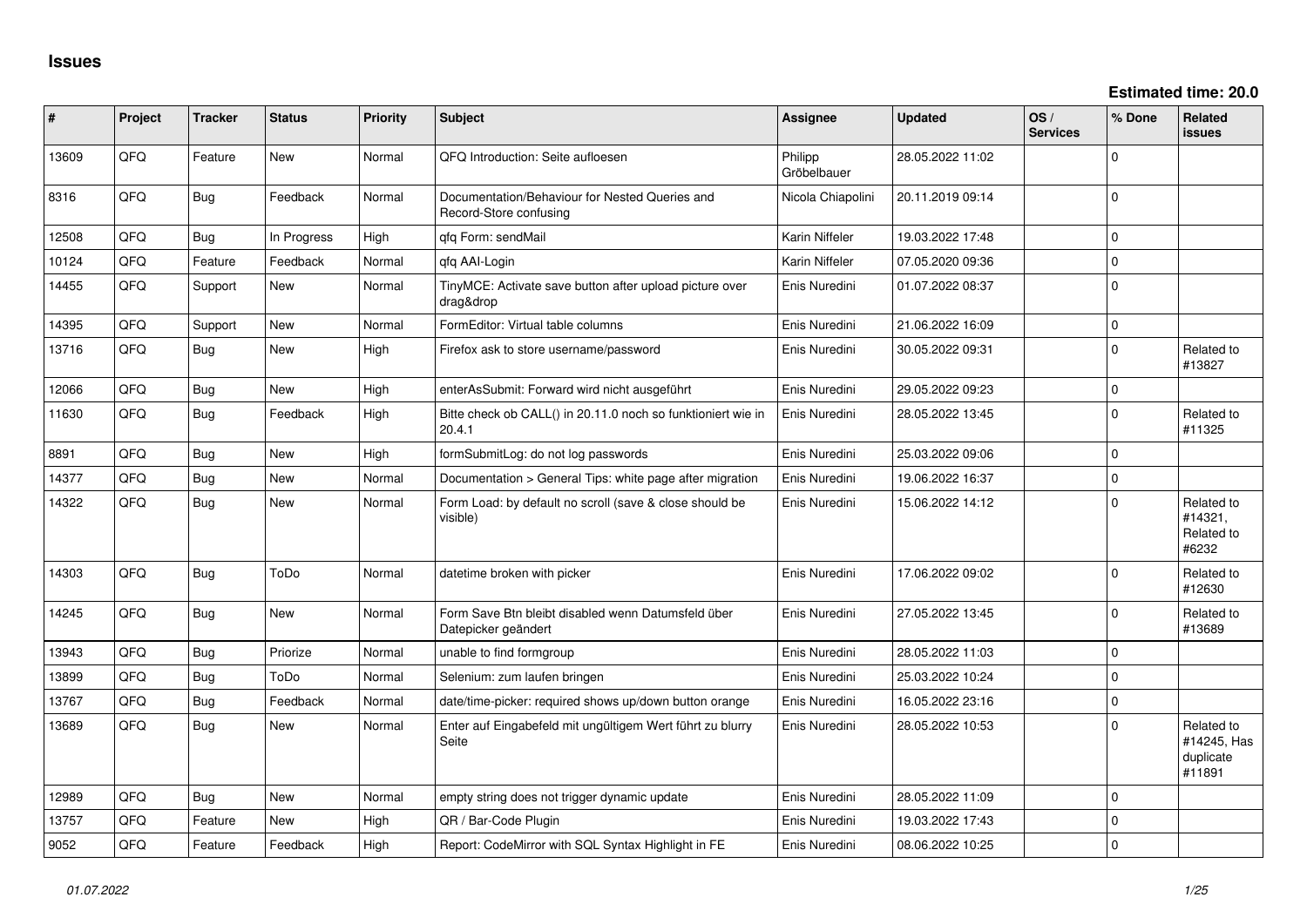| $\vert$ # | Project | <b>Tracker</b> | <b>Status</b>     | <b>Priority</b> | <b>Subject</b>                                                                        | <b>Assignee</b> | <b>Updated</b>   | OS/<br><b>Services</b> | % Done         | Related<br>issues                                                                                                                                                     |
|-----------|---------|----------------|-------------------|-----------------|---------------------------------------------------------------------------------------|-----------------|------------------|------------------------|----------------|-----------------------------------------------------------------------------------------------------------------------------------------------------------------------|
| 14376     | QFQ     | Feature        | New               | Normal          | QFQ Bootstrap: if missing, create stored procedures                                   | Enis Nuredini   | 19.06.2022 16:37 |                        | 0              |                                                                                                                                                                       |
| 14320     | QFQ     | Feature        | ToDo              | Normal          | Allow specific HTML Tags and Attributes: general, TinyMCE                             | Enis Nuredini   | 17.06.2022 10:44 |                        | $\mathbf 0$    | Related to<br>#12664,<br>Related to<br>#12039,<br>Related to<br>#11702,<br>Related to<br>#7239,<br>Related to<br>#3708,<br>Related to<br>#3646,<br>Related to<br>#880 |
| 14227     | QFQ     | Feature        | <b>New</b>        | Normal          | Selenium Konkurrenz: cypress.io                                                       | Enis Nuredini   | 28.05.2022 11:02 |                        | 0              |                                                                                                                                                                       |
| 14028     | QFQ     | Feature        | New               | Normal          | Required notification: visual nicer                                                   | Enis Nuredini   | 28.05.2022 11:01 |                        | 0              |                                                                                                                                                                       |
| 13945     | QFQ     | Feature        | New               | Normal          | As _link: content before/after link                                                   | Enis Nuredini   | 28.05.2022 11:01 |                        | $\overline{0}$ | Related to<br>#12262                                                                                                                                                  |
| 13900     | QFQ     | Feature        | Priorize          | Normal          | Selenium: Check das Cookie/PDF funktioniert                                           | Enis Nuredini   | 25.03.2022 12:45 |                        | 0              |                                                                                                                                                                       |
| 13608     | QFQ     | Feature        | Some day<br>maybe | Normal          | Automatic Browser Language Redirect                                                   | Enis Nuredini   | 17.06.2022 08:35 |                        | 0              |                                                                                                                                                                       |
| 13572     | QFQ     | Feature        | Feedback          | Normal          | Form Load: misleading error message on trying to load non<br>existent primary record  | Enis Nuredini   | 16.05.2022 23:16 |                        | 100            |                                                                                                                                                                       |
| 12630     | QFQ     | Feature        | In Progress       | Normal          | Input: date[time]: min / max values                                                   | Enis Nuredini   | 20.06.2022 18:31 |                        | 0              | Related to<br>#10096,<br>Related to<br>#14302,<br>Related to<br>#14303                                                                                                |
| 12262     | QFQ     | Feature        | ToDo              | Normal          | Form buttons on top: more customable                                                  | Enis Nuredini   | 17.06.2022 10:44 |                        | 0              | Related to<br>#13945, Has<br>duplicate<br>#4046, Has<br>duplicate<br>#10080                                                                                           |
| 11892     | QFG     | Feature        | New               | Normal          | tablesorter: columns with links are hard to order - new<br>qualifier 'Y: <ord>'</ord> | Enis Nuredini   | 23.03.2022 09:22 |                        | 0              |                                                                                                                                                                       |
| 10782     | QFQ     | Feature        | Feedback          | Normal          | Tiny MCE: Image Upload                                                                | Enis Nuredini   | 16.05.2022 23:16 |                        | $\pmb{0}$      | Related to<br>#12452                                                                                                                                                  |
| 10569     | QFQ     | Feature        | Priorize          | Normal          | link _blank more safe                                                                 | Enis Nuredini   | 25.03.2022 12:44 |                        | 0              |                                                                                                                                                                       |
| 10463     | QFQ     | Feature        | New               | Normal          | Report _link: expliztes setzen von HTML Tags (Bedarf fuer<br>'data-selenium' & 'id')  | Enis Nuredini   | 23.03.2022 09:23 |                        | 0              | Related to<br>#7648                                                                                                                                                   |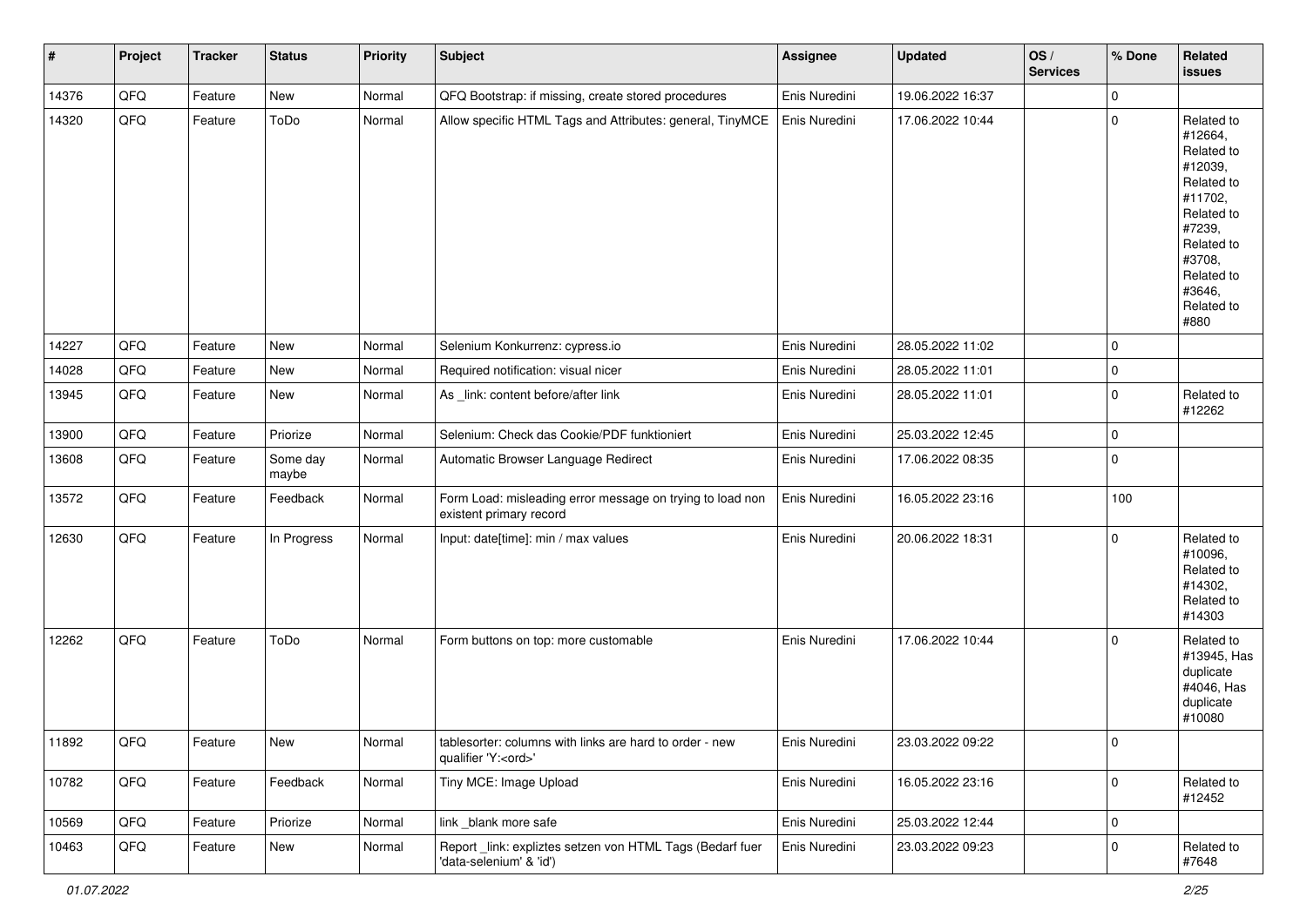| #     | Project | <b>Tracker</b> | <b>Status</b>     | <b>Priority</b> | <b>Subject</b>                                                                          | <b>Assignee</b> | <b>Updated</b>   | OS/<br><b>Services</b> | % Done      | Related<br>issues                                                    |
|-------|---------|----------------|-------------------|-----------------|-----------------------------------------------------------------------------------------|-----------------|------------------|------------------------|-------------|----------------------------------------------------------------------|
| 3864  | QFQ     | Feature        | New               | Normal          | Encrypt / decrypt field                                                                 | Enis Nuredini   | 30.06.2022 16:29 |                        | $\mathbf 0$ |                                                                      |
| 3613  | QFQ     | Bug            | Some day<br>maybe | Normal          | note /note unchecked -> note div (col-md) wird weiterhin<br>gerendert                   | Elias Villiger  | 01.02.2020 23:19 |                        | 100         |                                                                      |
| 11347 | QFQ     | <b>Bug</b>     | Feedback          | Normal          | If Bedingungen funktionieren nicht korrekt                                              | Christoph Fuchs | 21.03.2021 20:37 |                        | $\mathbf 0$ |                                                                      |
| 12545 | QFQ     | <b>Bug</b>     | New               | Urgent          | sql.log not created / updated                                                           | Carsten Rose    | 14.12.2021 16:02 |                        | $\mathbf 0$ |                                                                      |
| 12468 | QFQ     | <b>Bug</b>     | New               | Urgent          | Form: update Form.title after save                                                      | Carsten Rose    | 03.05.2021 21:12 |                        | $\mathbf 0$ |                                                                      |
| 9534  | QFQ     | <b>Bug</b>     | Priorize          | Urgent          | FE.type=upload: 'Unknown Mode: ID"                                                      | Carsten Rose    | 03.05.2021 21:14 |                        | $\mathbf 0$ | Related to<br>#9532                                                  |
| 9173  | QFQ     | <b>Bug</b>     | Priorize          | Urgent          | Stale Record Lock: Firefox                                                              | Carsten Rose    | 03.05.2021 21:14 |                        | $\mathbf 0$ | Related to<br>#9789                                                  |
| 12974 | QFQ     | <b>Bug</b>     | New               | High            | Sanitize Queries in Action-Elements                                                     | Carsten Rose    | 07.12.2021 17:19 |                        | $\mathbf 0$ |                                                                      |
| 12702 | QFQ     | <b>Bug</b>     | New               | High            | templateGroup: broken in multiDb Setup                                                  | Carsten Rose    | 14.12.2021 16:02 |                        | $\mathbf 0$ |                                                                      |
| 12670 | QFQ     | <b>Bug</b>     | New               | High            | Dropdown-Menu classes können nicht mehr angegeben<br>werden                             | Carsten Rose    | 07.12.2021 17:19 |                        | $\mathbf 0$ |                                                                      |
| 12513 | QFQ     | <b>Bug</b>     | New               | High            | Implement server side check of maxlength                                                | Carsten Rose    | 07.12.2021 17:19 |                        | $\mathbf 0$ |                                                                      |
| 12463 | QFQ     | Bug            | ToDo              | High            | QFQ Function: 'function' and 'sql' on same level - output of<br>sql is shown two times. | Carsten Rose    | 15.12.2021 16:31 |                        | $\mathbf 0$ |                                                                      |
| 12395 | QFQ     | Bug            | ToDo              | High            | QFQ Function: Result two times shown                                                    | Carsten Rose    | 18.02.2022 08:59 |                        | $\mathbf 0$ |                                                                      |
| 10640 | QFQ     | Bug            | New               | High            | TypeAhead Tag: FE editierbar trotz readOnly                                             | Carsten Rose    | 03.05.2021 21:12 |                        | $\mathbf 0$ | Related to<br>#7795                                                  |
| 10508 | QFQ     | <b>Bug</b>     | New               | High            | Multi Form broken on Multi DB Instance                                                  | Carsten Rose    | 03.05.2021 21:12 |                        | $\mathbf 0$ |                                                                      |
| 10506 | QFQ     | <b>Bug</b>     | New               | High            | Template Group broken on MultiDB instance                                               | Carsten Rose    | 03.05.2021 21:12 |                        | $\mathbf 0$ | Related to<br>#10505                                                 |
| 10081 | QFQ     | <b>Bug</b>     | New               | High            | Stale record lock after 'forbidden' character                                           | Carsten Rose    | 03.05.2021 21:12 |                        | $\mathbf 0$ | Related to<br>#10082,<br>Related to<br>#9789                         |
| 9789  | QFQ     | <b>Bug</b>     | In Progress       | High            | Record Lock: release to early on 'leave page'                                           | Carsten Rose    | 10.01.2022 09:25 |                        | 100         | Related to<br>#10081,<br>Related to<br>#9173,<br>Related to<br>#8702 |
| 9531  | QFQ     | Bug            | New               | High            | FE File: Dynamic Update / modeSql / required detected<br>even it not set                | Carsten Rose    | 11.06.2021 20:32 |                        | $\mathbf 0$ | Related to<br>#12398                                                 |
| 9347  | QFQ     | <b>Bug</b>     | New               | High            | FE.type=upload with dynamic show/hidden: required not<br>detected                       | Carsten Rose    | 12.06.2021 10:40 |                        | $\mathbf 0$ | Related to<br>#5305,<br>Related to<br>#12398                         |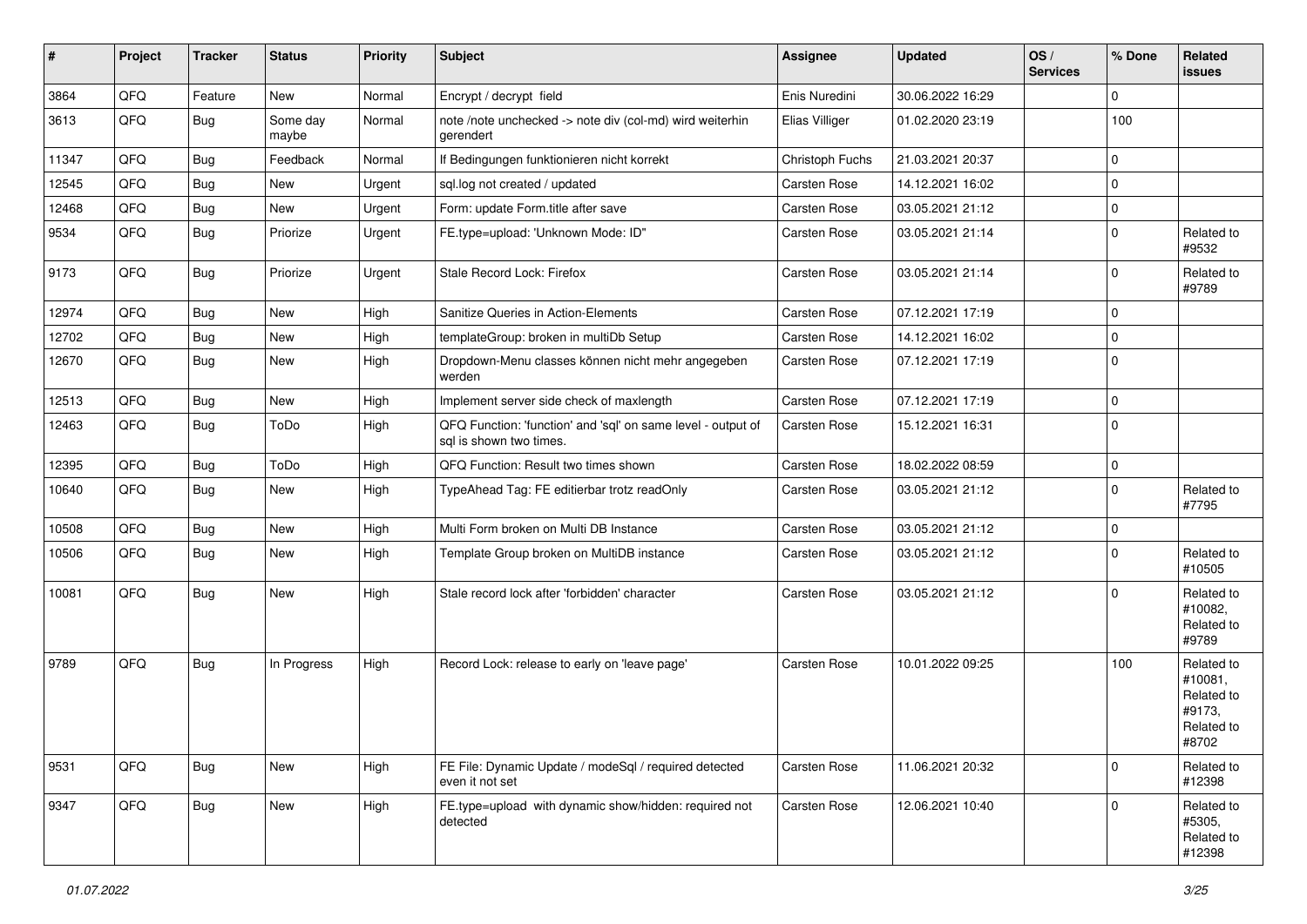| #     | Project | <b>Tracker</b> | <b>Status</b>     | <b>Priority</b> | Subject                                                                                                | <b>Assignee</b>     | <b>Updated</b>   | OS/<br><b>Services</b> | % Done      | Related<br><b>issues</b>                    |
|-------|---------|----------------|-------------------|-----------------|--------------------------------------------------------------------------------------------------------|---------------------|------------------|------------------------|-------------|---------------------------------------------|
| 9121  | QFQ     | <b>Bug</b>     | Priorize          | High            | sip links have r and __dbIndexData set                                                                 | Carsten Rose        | 12.06.2021 10:41 |                        | $\mathbf 0$ |                                             |
| 8668  | QFQ     | <b>Bug</b>     | New               | High            | Pill disabled: dyamic mode 'hidden' not respected - FE is still<br>required                            | Carsten Rose        | 03.05.2021 21:14 |                        | $\mathbf 0$ |                                             |
| 8431  | QFQ     | Bug            | New               | High            | autocron.php with wrong path                                                                           | Carsten Rose        | 03.05.2021 21:14 |                        | $\mathbf 0$ |                                             |
| 8083  | QFQ     | Bug            | New               | High            | FormEditor: primary table list does not respect<br>'indexDb={{indexData:Y}}'                           | Carsten Rose        | 03.05.2021 21:14 |                        | 0           | Has duplicate<br>#6678                      |
| 7899  | QFQ     | <b>Bug</b>     | New               | High            | Fe.type=password / retype / required: always complain<br>about missing value                           | Carsten Rose        | 03.05.2021 21:14 |                        | $\mathbf 0$ |                                             |
| 7650  | QFQ     | Bug            | <b>New</b>        | High            | Optional do not show 'required' sign on FormElement                                                    | Carsten Rose        | 03.05.2021 21:14 |                        | $\mathbf 0$ |                                             |
| 6116  | QFQ     | Bug            | Priorize          | High            | value of checkbox not saved                                                                            | Carsten Rose        | 07.12.2021 17:19 |                        | 0           |                                             |
| 5459  | QFQ     | <b>Bug</b>     | New               | High            | Multi DB: spread system tables between 'QFQ' and<br>'Data'-DB                                          | Carsten Rose        | 03.05.2021 21:14 |                        | $\mathbf 0$ | Related to<br>#4720                         |
| 5221  | QFQ     | <b>Bug</b>     | New               | High            | Download Dialog: Bleibt stehen in FF wenn Datei<br>automatisch gespeichert wird.                       | Carsten Rose        | 03.05.2021 21:14 |                        | $\mathbf 0$ |                                             |
| 4279  | QFQ     | <b>Bug</b>     | Some day<br>maybe | High            | config.linkVars lost                                                                                   | Carsten Rose        | 03.05.2021 21:14 |                        | $\mathbf 0$ |                                             |
| 3570  | QFQ     | <b>Bug</b>     | Some day<br>maybe | High            | Formular mit prmitnew permitEdit=Always wird nicht<br>aufgerufen (ist leer)                            | Carsten Rose        | 03.05.2021 21:14 |                        | $\mathbf 0$ |                                             |
| 3109  | QFQ     | <b>Bug</b>     | Some day<br>maybe | High            | RealUrl: Links werden nicht korrekt gerendert                                                          | Carsten Rose        | 03.05.2021 21:14 |                        | $\mathbf 0$ |                                             |
| 3061  | QFQ     | <b>Bug</b>     | Some day<br>maybe | High            | winstitute: mysql connection durcheinander - nmhp17<br>(ag7)/QFQ arbeitet mit DB/Tabellen von biostat. | Carsten Rose        | 03.05.2021 21:14 |                        | $\mathbf 0$ |                                             |
| 14323 | QFQ     | <b>Bug</b>     | In Progress       | Normal          | Report: render=both single - no impact                                                                 | Carsten Rose        | 19.06.2022 18:31 |                        | $\mathbf 0$ |                                             |
| 14305 | QFQ     | Bug            | New               | Normal          | Inline Report editing does not create history entries                                                  | Carsten Rose        | 10.06.2022 11:55 |                        | $\mathbf 0$ |                                             |
| 14304 | QFQ     | <b>Bug</b>     | New               | Normal          | table sorter view safer does not work                                                                  | Carsten Rose        | 10.06.2022 11:49 |                        | $\mathbf 0$ |                                             |
| 14283 | QFQ     | Bug            | Priorize          | Normal          | HEIC / HEIF convert doesn't trigger                                                                    | Carsten Rose        | 19.06.2022 16:37 |                        | $\mathbf 0$ |                                             |
| 14233 | QFQ     | <b>Bug</b>     | New               | Normal          | AS link: question - HTML is not rendered                                                               | Carsten Rose        | 28.05.2022 11:02 |                        | $\mathbf 0$ |                                             |
| 14175 | QFQ     | <b>Bug</b>     | In Progress       | Normal          | Opening a form with no QFQ Session cookie fails                                                        | Carsten Rose        | 03.06.2022 10:40 |                        | $\mathbf 0$ |                                             |
| 14091 | QFQ     | <b>Bug</b>     | New               | Normal          | inconsistent template path for twig                                                                    | Carsten Rose        | 19.04.2022 18:36 |                        | $\mathbf 0$ |                                             |
| 14077 | QFQ     | <b>Bug</b>     | New               | Normal          | As _link: Attribute 'class' missing by r:1 and r:3 - but should<br>set                                 | Carsten Rose        | 28.05.2022 11:02 |                        | $\mathbf 0$ | Related to<br>#5342,<br>Related to<br>#4343 |
| 13706 | QFQ     | <b>Bug</b>     | New               | Normal          | Wrong CheckType in FieldElement LastStatus of Form Cron                                                | <b>Carsten Rose</b> | 21.01.2022 18:20 |                        | $\mathbf 0$ |                                             |
| 13659 | QFQ     | <b>Bug</b>     | New               | Normal          | wrong sanitize class applied to R-store                                                                | Carsten Rose        | 15.01.2022 14:23 |                        | $\mathbf 0$ |                                             |
| 13592 | QFQ     | <b>Bug</b>     | New               | Normal          | QFQ Build Queue: das vergeben von Tags klappt nicht. Es<br>werden keine Releases gebaut.               | Carsten Rose        | 19.03.2022 17:45 |                        | 0           |                                             |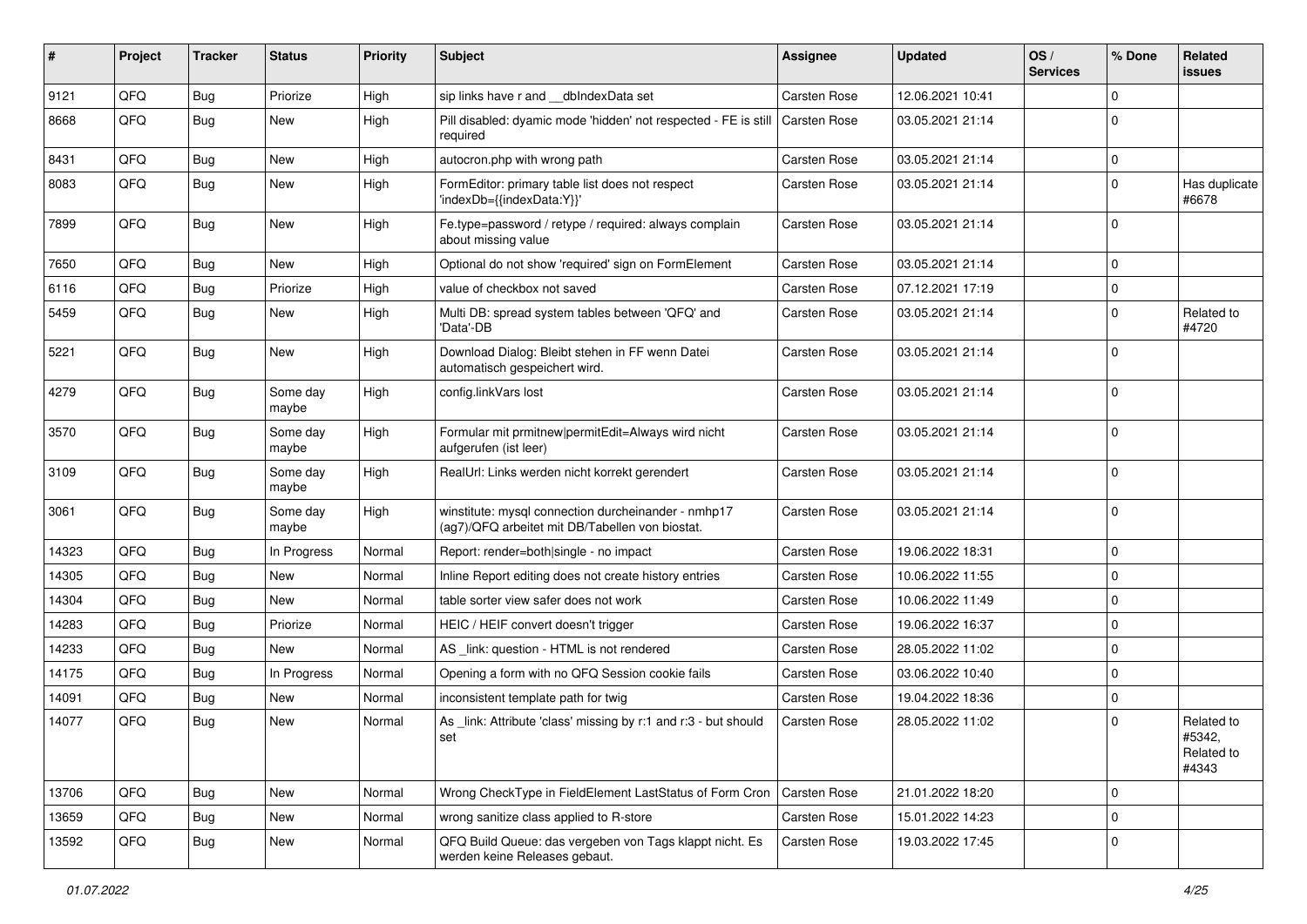| ∦     | Project | <b>Tracker</b> | <b>Status</b> | <b>Priority</b> | <b>Subject</b>                                                                                                                                      | <b>Assignee</b>     | <b>Updated</b>   | OS/<br><b>Services</b> | % Done      | Related<br><b>issues</b>                      |
|-------|---------|----------------|---------------|-----------------|-----------------------------------------------------------------------------------------------------------------------------------------------------|---------------------|------------------|------------------------|-------------|-----------------------------------------------|
| 13460 | QFQ     | Bug            | <b>New</b>    | Normal          | Doc: Password set/reset  password should not processed<br>with 'html encode'                                                                        | <b>Carsten Rose</b> | 19.03.2022 17:46 |                        | $\mathbf 0$ |                                               |
| 13451 | QFQ     | Bug            | <b>New</b>    | Normal          | Character Counter / Max Character: Problem in Safari                                                                                                | <b>Carsten Rose</b> | 15.04.2022 17:18 |                        | $\Omega$    |                                               |
| 13332 | QFQ     | Bug            | <b>New</b>    | Normal          | Multi Form: Required Felder werden visuell nicht markiert.                                                                                          | Carsten Rose        | 19.03.2022 17:47 |                        | $\Omega$    |                                               |
| 13331 | QFQ     | <b>Bug</b>     | <b>New</b>    | Normal          | Multi Form: Clear Icon misplaced                                                                                                                    | <b>Carsten Rose</b> | 19.03.2022 17:47 |                        | $\mathbf 0$ |                                               |
| 12716 | QFQ     | <b>Bug</b>     | <b>New</b>    | Normal          | template group: Pattern only applied to first instance                                                                                              | Carsten Rose        | 19.03.2022 17:47 |                        | $\mathbf 0$ |                                               |
| 12714 | QFQ     | <b>Bug</b>     | New           | Normal          | Conversion of GIF to PDF broken when GIF contains Alpha.                                                                                            | Carsten Rose        | 19.03.2022 17:49 |                        | $\mathbf 0$ |                                               |
| 12581 | QFQ     | <b>Bug</b>     | New           | Normal          | Form.forward=close: Record 'new' in new browser tab ><br>save (& close) >> Form is not reloaded with new created<br>record id and stays in mode=new | Carsten Rose        | 19.03.2022 17:48 |                        | $\mathbf 0$ |                                               |
| 12546 | QFQ     | Bug            | Feedback      | Normal          | Branch 'Development' - Unit Tests mit dirty workaround<br>angepasst                                                                                 | <b>Carsten Rose</b> | 19.03.2022 17:48 |                        | $\mathbf 0$ |                                               |
| 12520 | QFQ     | <b>Bug</b>     | <b>New</b>    | Normal          | Switch FE User: still active even FE User session expired                                                                                           | Carsten Rose        | 19.03.2022 17:48 |                        | $\Omega$    |                                               |
| 12512 | QFQ     | <b>Bug</b>     | <b>New</b>    | Normal          | Some MySQL Installation can't use 'stored procedures'                                                                                               | <b>Carsten Rose</b> | 19.03.2022 17:48 |                        | $\mathbf 0$ |                                               |
| 12327 | QFQ     | Bug            | <b>New</b>    | Normal          | Copy to clipboard: Glyphicon can not be changed                                                                                                     | Carsten Rose        | 27.12.2021 17:59 |                        | $\mathbf 0$ |                                               |
| 12325 | QFQ     | Bug            | Priorize      | Normal          | MultiDB form.dblndex not working for report syntax                                                                                                  | Carsten Rose        | 07.09.2021 13:37 |                        | $\Omega$    | Related to<br>#12145,<br>Related to<br>#12314 |
| 12187 | QFQ     | <b>Bug</b>     | <b>New</b>    | Normal          | Trigger FormAsFile() via Report: probably problem with multi<br>DB setup                                                                            | <b>Carsten Rose</b> | 20.03.2021 21:20 |                        | $\mathbf 0$ |                                               |
| 12133 | QFQ     | <b>Bug</b>     | New           | Normal          | NPM, phpSpreadSheet aktualisieren                                                                                                                   | Carsten Rose        | 15.03.2021 09:04 |                        | $\Omega$    |                                               |
| 12045 | QFQ     | <b>Bug</b>     | <b>New</b>    | Normal          | templateGroup afterSave FE: Aufruf ohne<br>salHonorFormElements funktioniert nicht                                                                  | Carsten Rose        | 18.02.2021 16:33 |                        | $\mathbf 0$ |                                               |
| 12040 | QFQ     | <b>Bug</b>     | New           | Normal          | FE Mode 'hidden' für zwei FEs auf einer Zeile                                                                                                       | Carsten Rose        | 18.02.2021 10:13 |                        | $\mathbf 0$ |                                               |
| 11752 | QFQ     | <b>Bug</b>     | New           | Normal          | checkbox renders multiple input elements with same name                                                                                             | Carsten Rose        | 17.12.2020 14:58 |                        | $\mathbf 0$ | Related to<br>#11750                          |
| 11695 | QFQ     | Bug            | <b>New</b>    | Normal          | MultiForm required FE Error                                                                                                                         | <b>Carsten Rose</b> | 04.12.2020 13:34 |                        | $\Omega$    |                                               |
| 11668 | QFQ     | Bug            | New           | Normal          | Play function.sql - problem with mysql                                                                                                              | Carsten Rose        | 03.05.2021 20:48 |                        | $\mathbf 0$ |                                               |
| 11667 | QFQ     | <b>Bug</b>     | New           | Normal          | MySQL mariadb-server-10.3: Incorrect datetime value                                                                                                 | Carsten Rose        | 03.05.2021 20:48 |                        | $\mathbf 0$ |                                               |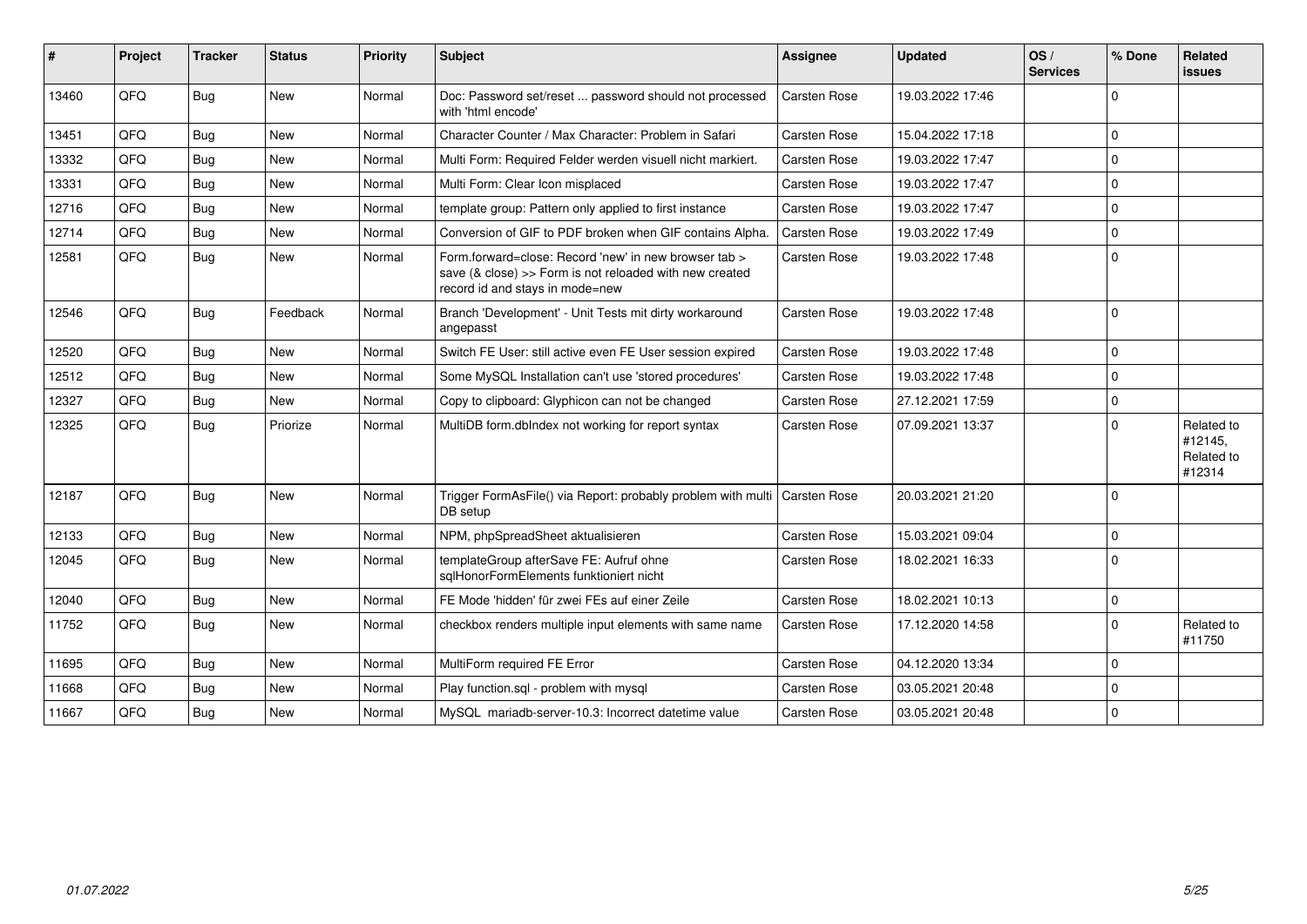| $\vert$ # | Project | <b>Tracker</b> | <b>Status</b> | <b>Priority</b> | <b>Subject</b>                                                                                           | <b>Assignee</b>     | Updated          | OS/<br><b>Services</b> | % Done              | Related<br><b>issues</b>                                                                                                       |
|-----------|---------|----------------|---------------|-----------------|----------------------------------------------------------------------------------------------------------|---------------------|------------------|------------------------|---------------------|--------------------------------------------------------------------------------------------------------------------------------|
| 11517     | QFQ     | <b>Bug</b>     | In Progress   | Normal          | extraButtonInfo Broken for multiple FormElements                                                         | <b>Carsten Rose</b> | 12.05.2022 13:12 |                        | $\Omega$            | Related to<br>#7890,<br>Related to<br>#3811, Has<br>duplicate<br>#10905, Has<br>duplicate<br>#10553, Has<br>duplicate<br>#6779 |
| 11239     | QFQ     | <b>Bug</b>     | New           | Normal          | Radiobutton (plain): horizontales Rendern abhängig vom<br>Datentyp in der Datenbank                      | <b>Carsten Rose</b> | 30.09.2020 18:37 |                        | 0                   |                                                                                                                                |
| 10937     | QFQ     | Bug            | <b>New</b>    | Normal          | Fehler mit abhängigen Select- Feldern beim Positionieren                                                 | Carsten Rose        | 12.11.2020 23:45 |                        | 0                   |                                                                                                                                |
| 10704     | QFQ     | <b>Bug</b>     | New           | Normal          | wkhtml problem rendering fullCalendar.js / fabric.js >><br>successor: puppeteer                          | Carsten Rose        | 12.11.2020 23:45 |                        | 0                   | Related to<br>#5024,<br>Related to<br>#4650,<br>Related to<br>#10715                                                           |
| 10661     | QFQ     | <b>Bug</b>     | In Progress   | Normal          | Typo3 Warnungen                                                                                          | <b>Carsten Rose</b> | 07.09.2021 13:23 |                        | 0                   | Related to<br>#12440                                                                                                           |
| 10658     | QFQ     | Bug            | New           | Normal          | processReadOnly broken                                                                                   | <b>Carsten Rose</b> | 27.05.2020 17:55 |                        | 0                   |                                                                                                                                |
| 10588     | QFQ     | <b>Bug</b>     | New           | Normal          | typeahed Tag: Doku anpassen                                                                              | Carsten Rose        | 12.11.2020 23:45 |                        | $\mathbf 0$         |                                                                                                                                |
| 10322     | QFQ     | <b>Bug</b>     | New           | Normal          | FormElement / Radio: missing column 'enum' >> FE not<br>reported                                         | Carsten Rose        | 07.05.2020 09:37 |                        | $\Omega$            |                                                                                                                                |
| 10082     | QFQ     | <b>Bug</b>     | New           | Normal          | FE.type=SELECT - 'sanatize' Class                                                                        | Carsten Rose        | 07.05.2020 09:36 |                        | 0                   | Related to<br>#10081                                                                                                           |
| 9975      | QFQ     | <b>Bug</b>     | Priorize      | Normal          | Dropdown Menu: 'r:3' broken                                                                              | Carsten Rose        | 01.02.2020 10:13 |                        | 0                   |                                                                                                                                |
| 9958      | QFQ     | <b>Bug</b>     | Priorize      | Normal          | Broken subrecord query: no error message                                                                 | Carsten Rose        | 05.02.2021 15:15 |                        | $\overline{0}$      |                                                                                                                                |
| 9947      | QFQ     | <b>Bug</b>     | Priorize      | Normal          | Unwanted error message if missing 'typeAheadSqlPrefetch'                                                 | Carsten Rose        | 01.02.2020 10:13 |                        | 0                   |                                                                                                                                |
| 9862      | QFQ     | <b>Bug</b>     | Priorize      | Normal          | Failed writing to sql mail qfq.log should throw an exception                                             | Carsten Rose        | 01.02.2020 10:13 |                        | $\mathbf 0$         |                                                                                                                                |
| 9834      | QFQ     | <b>Bug</b>     | Priorize      | Normal          | Input elements with tag 'disabled' are missing on<br>form-submit: server option 'processReadOnly' broken | Carsten Rose        | 07.12.2021 16:43 |                        | $\Omega$            | Related to<br>#9691,<br>Related to<br>#5305, Has<br>duplicate<br>#12331                                                        |
| 9783      | QFQ     | Bug            | New           | Normal          | Email with special characters                                                                            | Carsten Rose        | 01.02.2020 23:22 |                        | $\mathsf{O}\xspace$ |                                                                                                                                |
| 9773      | QFQ     | <b>Bug</b>     | New           | Normal          | form.parameter.formModeGlobal=requiredOff                                                                | Carsten Rose        | 01.02.2020 15:56 |                        | 0                   |                                                                                                                                |
| 9691      | QFQ     | <b>Bug</b>     | In Progress   | Normal          | Checkbox: dynamic update > readonly                                                                      | Carsten Rose        | 01.02.2020 23:22 |                        | 50                  | Related to<br>#9834                                                                                                            |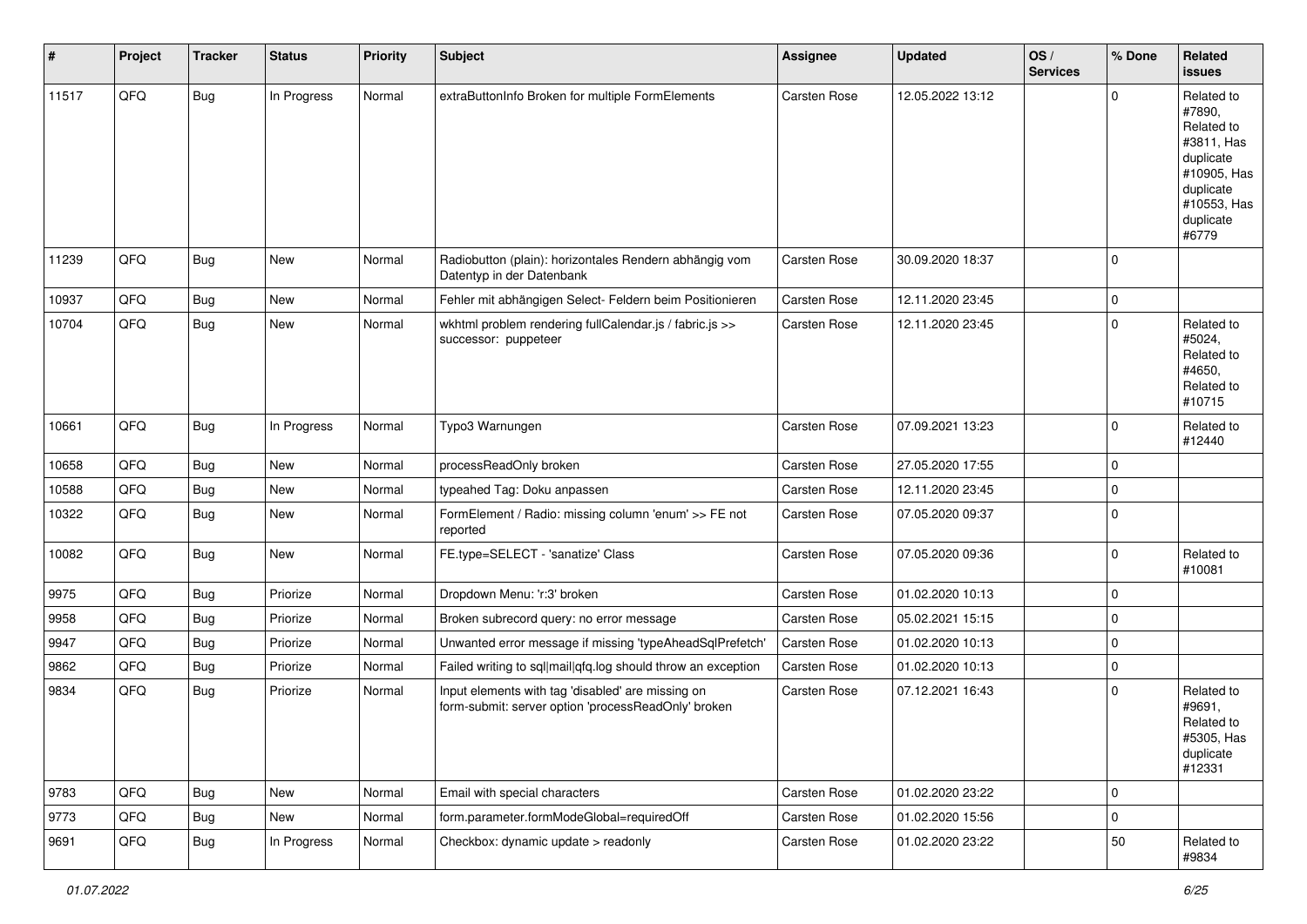| #    | Project | <b>Tracker</b> | <b>Status</b>     | <b>Priority</b> | <b>Subject</b>                                                                                        | <b>Assignee</b>     | <b>Updated</b>   | OS/<br><b>Services</b> | % Done      | Related<br><b>issues</b> |
|------|---------|----------------|-------------------|-----------------|-------------------------------------------------------------------------------------------------------|---------------------|------------------|------------------------|-------------|--------------------------|
| 9669 | QFQ     | <b>Bug</b>     | Some day<br>maybe | Normal          | Checkbox / Template Group: radio/checkbox visible broken<br>after 'add'                               | <b>Carsten Rose</b> | 16.06.2021 13:47 |                        | $\Omega$    | Related to<br>#8091      |
| 9533 | QFQ     | <b>Bug</b>     | New               | Normal          | FE.type=upload: Check in 'beforeSave' if upload is given                                              | Carsten Rose        | 01.02.2020 23:22 |                        | $\Omega$    | Related to<br>#11523     |
| 9317 | QFQ     | <b>Bug</b>     | <b>New</b>        | Normal          | FE.type=note: with dynamic show/hidden an empty label<br>causes trouble                               | Carsten Rose        | 01.02.2020 23:22 |                        | $\Omega$    |                          |
| 9281 | QFQ     | <b>Bug</b>     | Some day<br>maybe | Normal          | Allow STRICT_TRANS_TABLES                                                                             | Carsten Rose        | 02.01.2021 18:43 |                        | $\mathbf 0$ |                          |
| 9275 | QFQ     | <b>Bug</b>     | <b>New</b>        | Normal          | autcron: t3 page, which takes to long to respond, is not<br>reported properly                         | Carsten Rose        | 01.02.2020 23:22 |                        | 100         |                          |
| 9177 | QFQ     | <b>Bug</b>     | <b>New</b>        | Normal          | Bug? QFQ tries to save an action FE, which has real<br>existing column name                           | Carsten Rose        | 01.02.2020 23:22 |                        | $\Omega$    |                          |
| 9127 | QFQ     | <b>Bug</b>     | <b>New</b>        | Normal          | Error Message: change 'roll over' color - text not readable                                           | Carsten Rose        | 01.02.2020 23:22 |                        | $\mathbf 0$ |                          |
| 9077 | QFQ     | <b>Bug</b>     | New               | Normal          | typeAheadSql: report broken SQL                                                                       | Carsten Rose        | 29.06.2022 22:35 |                        | $\mathbf 0$ | Related to<br>#4018      |
| 9013 | QFQ     | <b>Bug</b>     | New               | Normal          | Error in Twig template not handled                                                                    | Carsten Rose        | 20.10.2021 13:43 |                        | $\mathbf 0$ |                          |
| 8106 | QFQ     | <b>Bug</b>     | Some day<br>maybe | Normal          | Dynamic Update: Feld kann nicht auf empty zurückgesetzt<br>werden                                     | Carsten Rose        | 11.12.2019 16:01 |                        | $\Omega$    |                          |
| 8049 | QFQ     | <b>Bug</b>     | New               | Normal          | FE.type=note, column 'value': text moves some pixel to top<br>after save                              | <b>Carsten Rose</b> | 01.02.2020 23:22 |                        | $\Omega$    |                          |
| 8037 | QFQ     | <b>Bug</b>     | Priorize          | Normal          | FE.type=upload (advanced mode): {{slaveld:V}} missing<br>during dynamic update                        | Carsten Rose        | 01.02.2020 10:13 |                        | $\mathbf 0$ |                          |
| 7890 | QFQ     | <b>Bug</b>     | New               | Normal          | FormElement 'required': extraButtonInfo not aligned                                                   | Carsten Rose        | 11.06.2021 21:17 |                        | $\Omega$    | Related to<br>#11517     |
| 7795 | QFQ     | <b>Bug</b>     | <b>New</b>        | Normal          | Readonly Form: Typeahead-Felder                                                                       | Carsten Rose        | 01.02.2020 23:22 |                        | $\Omega$    | Related to<br>#10640     |
| 7685 | QFQ     | <b>Bug</b>     | New               | Normal          | Open FormElement from QFQ error message and save<br>modified record: error about missing {{formId:F}} | Carsten Rose        | 01.02.2020 23:22 |                        | $\Omega$    |                          |
| 7656 | QFQ     | <b>Bug</b>     | Priorize          | Normal          | FE with required, 'pattern' and 'extraButtonLock': always<br>complain about missing value             | Carsten Rose        | 01.02.2020 10:13 |                        | $\Omega$    |                          |
| 7616 | QFQ     | <b>Bug</b>     | Priorize          | Normal          | Selectlist with Enum & Dynamic Update                                                                 | <b>Carsten Rose</b> | 01.02.2020 10:13 |                        | $\pmb{0}$   |                          |
| 7574 | QFQ     | <b>Bug</b>     | New               | Normal          | Substitute error: form element not reported / dont parse<br>Form.note                                 | Carsten Rose        | 01.02.2020 23:21 |                        | 0           |                          |
| 7547 | QFQ     | <b>Bug</b>     | New               | Normal          | Error Message in afterSave: wrong parameter column<br>reported                                        | Carsten Rose        | 01.02.2020 23:22 |                        | $\Omega$    |                          |
| 7524 | QFQ     | <b>Bug</b>     | New               | Normal          | QFQ throws a 'General Error' if 'fileadmin/protected/log/' is<br>not writeable                        | Carsten Rose        | 01.02.2020 23:22 |                        | $\mathbf 0$ |                          |
| 7513 | QFQ     | Bug            | New               | Normal          | Radios not correct aligned                                                                            | Carsten Rose        | 01.02.2020 23:22 |                        | $\pmb{0}$   |                          |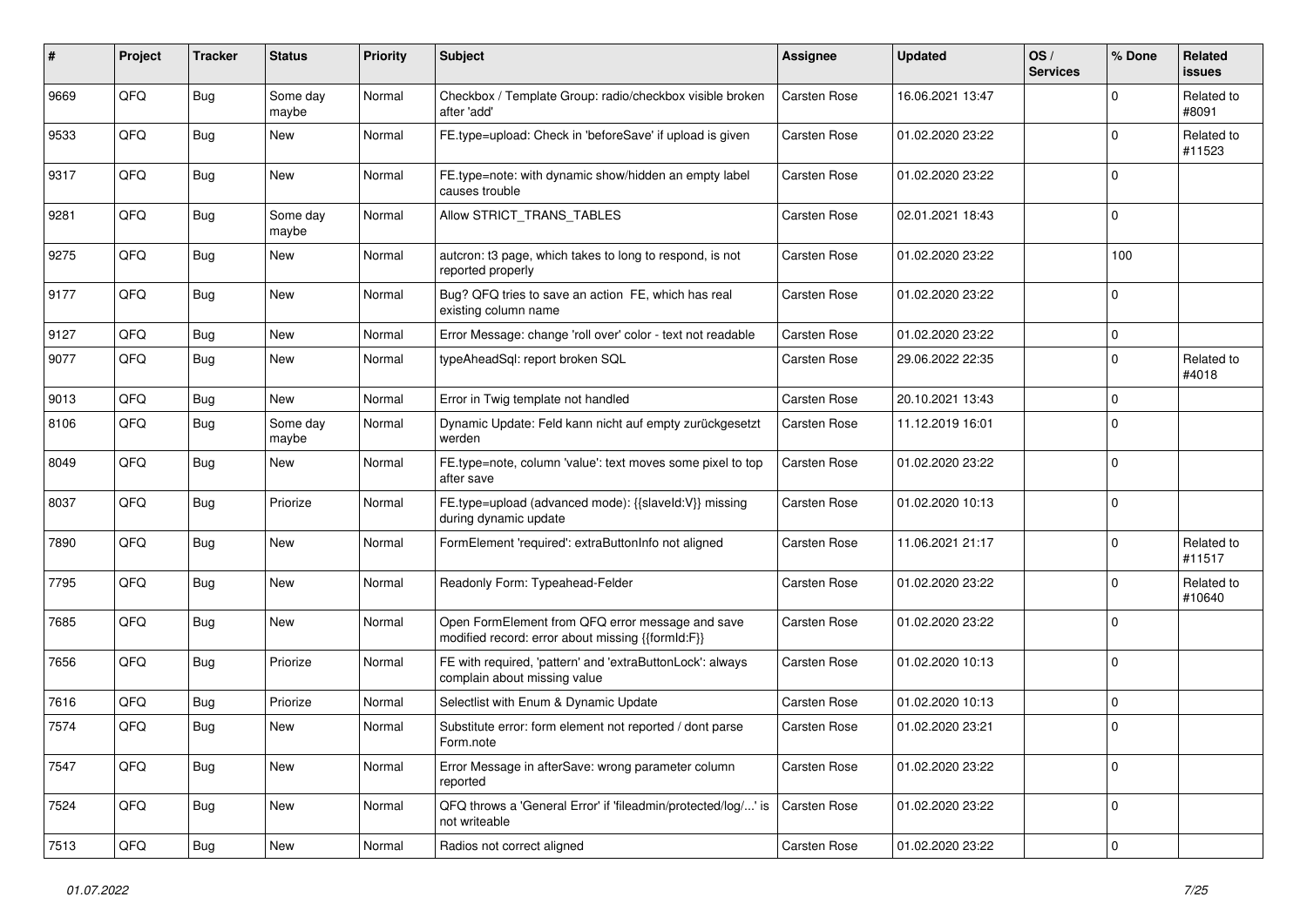| #    | Project | <b>Tracker</b> | <b>Status</b>     | <b>Priority</b> | Subject                                                                                                              | <b>Assignee</b>     | <b>Updated</b>   | OS/<br><b>Services</b> | % Done      | Related<br><b>issues</b>                       |
|------|---------|----------------|-------------------|-----------------|----------------------------------------------------------------------------------------------------------------------|---------------------|------------------|------------------------|-------------|------------------------------------------------|
| 7512 | QFQ     | <b>Bug</b>     | <b>New</b>        | Normal          | FE: inputType=number >> 'pattern' is not respected                                                                   | <b>Carsten Rose</b> | 01.02.2020 23:22 |                        | $\mathbf 0$ |                                                |
| 7261 | QFQ     | <b>Bug</b>     | New               | Normal          | Report pathFilename for user without path, only the filename                                                         | <b>Carsten Rose</b> | 01.02.2020 23:21 |                        | $\mathbf 0$ |                                                |
| 7219 | QFQ     | <b>Bug</b>     | New               | Normal          | typeSheadSql / typeAheadSqlPrefetch: change to curly<br>braces                                                       | Carsten Rose        | 01.02.2020 23:21 |                        | $\mathbf 0$ |                                                |
| 7014 | QFQ     | <b>Bug</b>     | <b>New</b>        | Normal          | Sending invalid emails succeeds when<br>debug.redirectAllMailTo is set                                               | Carsten Rose        | 01.02.2020 23:21 |                        | $\mathbf 0$ |                                                |
| 7002 | QFQ     | <b>Bug</b>     | <b>New</b>        | Normal          | Dynamic Update: row does not disappear / appear                                                                      | Carsten Rose        | 01.02.2020 23:22 |                        | $\mathbf 0$ |                                                |
| 6912 | QFQ     | <b>Bug</b>     | New               | Normal          | error Message Var 'deadline' already set in SIP - in Form<br>with FE.value={{deadline:R:::{{deadlinePeriod:Y}}}}     | Carsten Rose        | 01.02.2020 23:21 |                        | $\Omega$    |                                                |
| 6677 | QFQ     | Bug            | <b>New</b>        | Normal          | Error message FE Action Element: no/wrong FE reference<br>who cause the problem.                                     | Carsten Rose        | 01.02.2020 23:21 |                        | $\mathbf 0$ |                                                |
| 6574 | QFQ     | <b>Bug</b>     | Priorize          | Normal          | qfq.log: Fehlermeldung wurde angezeigt, aber nicht geloggt                                                           | Carsten Rose        | 01.02.2020 10:13 |                        | $\mathbf 0$ |                                                |
| 6483 | QFQ     | <b>Bug</b>     | <b>New</b>        | Normal          | R Store funktioniert nicht bei 'Report Notation' im FE                                                               | Carsten Rose        | 01.02.2020 23:21 |                        | $\mathbf 0$ |                                                |
| 6462 | QFQ     | <b>Bug</b>     | New               | Normal          | File Upload: Nutzlose Fehlermeldung wenn Datei zu gross                                                              | Carsten Rose        | 01.02.2020 23:21 |                        | 0           | Related to<br>#6139                            |
| 5991 | QFQ     | <b>Bug</b>     | Some day<br>maybe | Normal          | URLs with 'I' or long parameter are problematic                                                                      | Carsten Rose        | 01.02.2020 23:19 |                        | $\mathbf 0$ |                                                |
| 5768 | QFQ     | <b>Bug</b>     | Some day<br>maybe | Normal          | '{{pageLanguage:T}}' missing if QFQ is called via api                                                                | <b>Carsten Rose</b> | 01.02.2020 23:19 |                        | $\mathbf 0$ |                                                |
| 5706 | QFQ     | <b>Bug</b>     | Some day<br>maybe | Normal          | upload: fileDestination needs to be sanatized                                                                        | Carsten Rose        | 01.02.2020 23:19 |                        | $\mathbf 0$ |                                                |
| 5576 | QFQ     | <b>Bug</b>     | New               | Normal          | Using MySQL 'DROP' requires privilege - wich is not really<br>necessary.                                             | Carsten Rose        | 01.02.2020 23:21 |                        | $\mathbf 0$ |                                                |
| 5559 | QFQ     | <b>Bug</b>     | New               | Normal          | FE.type = Upload: 'accept' might contain variables                                                                   | Carsten Rose        | 11.05.2020 21:23 |                        | $\mathbf 0$ |                                                |
| 5557 | QFQ     | <b>Bug</b>     | Some day<br>maybe | Normal          | Form load: STORE_RECORD filled, but should be empty                                                                  | Carsten Rose        | 01.02.2020 23:19 |                        | 0           |                                                |
| 5305 | QFQ     | <b>Bug</b>     | New               | Normal          | Upload FormElement: nicht disabled by readonly Form                                                                  | Carsten Rose        | 16.06.2021 13:43 |                        | $\mathbf 0$ | Related to<br>#9347,<br>Related to<br>#9834    |
| 5021 | QFQ     | <b>Bug</b>     | Some day<br>maybe | Normal          | FE.typ=extra - during save displays error 'datum2' already<br>filled in STORE_SIP - the value is stored nevertheless | Carsten Rose        | 01.02.2020 23:19 |                        | $\mathbf 0$ | Related to<br>#3875                            |
| 4771 | QFQ     | <b>Bug</b>     | Some day<br>maybe | Normal          | qfq: select-down-values empty after save (edit-form for<br>program administrators)                                   | Carsten Rose        | 01.02.2020 23:20 |                        | $\mathbf 0$ | Related to<br>#4549, Has<br>duplicate<br>#4282 |
| 4756 | QFQ     | Bug            | New               | Normal          | Form dirty even nothing changes                                                                                      | Carsten Rose        | 11.12.2019 16:16 |                        | $\mathbf 0$ |                                                |
| 4659 | QFQ     | <b>Bug</b>     | Some day<br>maybe | Normal          | infoButtonExtra                                                                                                      | Carsten Rose        | 01.02.2020 23:20 |                        | $\pmb{0}$   |                                                |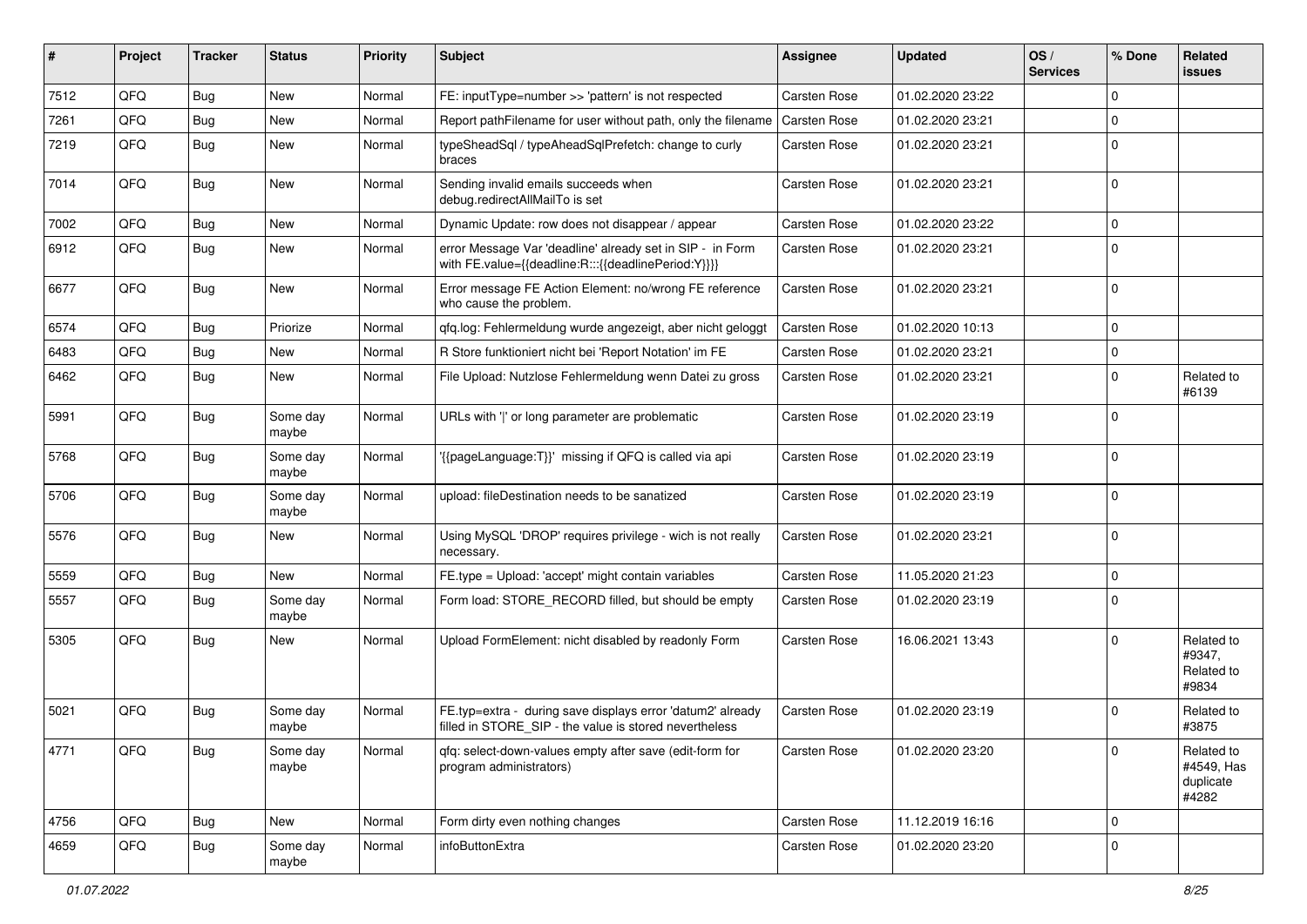| #    | Project | <b>Tracker</b> | <b>Status</b>     | <b>Priority</b> | <b>Subject</b>                                                                                                                             | <b>Assignee</b>     | <b>Updated</b>   | OS/<br><b>Services</b> | % Done      | Related<br><b>issues</b>                    |
|------|---------|----------------|-------------------|-----------------|--------------------------------------------------------------------------------------------------------------------------------------------|---------------------|------------------|------------------------|-------------|---------------------------------------------|
| 4651 | QFQ     | Bug            | Some day<br>maybe | Normal          | "Loading document" Modal wird angezeigt bei uzhcd type=2<br>Ansicht                                                                        | Carsten Rose        | 01.02.2020 23:20 |                        | $\Omega$    |                                             |
| 4583 | QFQ     | Bug            | Some day<br>maybe | Normal          | Dynamic Update bei TypeAhead Feldern                                                                                                       | <b>Carsten Rose</b> | 01.02.2020 23:19 |                        | $\Omega$    |                                             |
| 4549 | QFQ     | Bug            | Some day<br>maybe | Normal          | TemplateGroups: FE.type SELECT loose selected value<br>after save                                                                          | <b>Carsten Rose</b> | 01.02.2020 23:20 |                        | $\Omega$    | Related to<br>#4548,<br>Related to<br>#4771 |
| 4528 | QFQ     | Bug            | Some day<br>maybe | Normal          | extraButtonLock mit SQLAhead Bug                                                                                                           | <b>Carsten Rose</b> | 01.02.2020 23:19 |                        | $\Omega$    |                                             |
| 4328 | QFQ     | Bug            | Some day<br>maybe | Normal          | Error Message: Show FE name/number on problems in FE                                                                                       | Carsten Rose        | 01.02.2020 23:20 |                        | $\Omega$    |                                             |
| 4293 | QFQ     | Bug            | Some day<br>maybe | Normal          | Download broken if token 'd:' is missing - but no error<br>message                                                                         | <b>Carsten Rose</b> | 11.12.2019 16:03 |                        | 0           | Related to<br>#7514                         |
| 4092 | QFQ     | Bug            | Some day<br>maybe | Normal          | 1) Logging verbessern wann welches FE warum<br>ausgefuehrt wird, 2) Documentation: Best Practice Template<br>Group                         | Carsten Rose        | 01.02.2020 23:19 |                        | 0           | Related to<br>#3504                         |
| 4008 | QFQ     | Bug            | Some day<br>maybe | Normal          | FormElemen.type=sendmail: wrong 'TO' if 'real<br>name <rea@mail.to>' is used</rea@mail.to>                                                 | <b>Carsten Rose</b> | 11.12.2019 16:03 |                        | $\Omega$    |                                             |
| 3895 | QFQ     | Bug            | Some day<br>maybe | Normal          | typeahead pedantic: on lehrkredit Idap webpass - if only one<br>person is in dropdown, such person can't be selected                       | <b>Carsten Rose</b> | 11.12.2019 16:03 |                        | $\Omega$    |                                             |
| 3882 | QFQ     | Bug            | Some day<br>maybe | Normal          | templateGroup: disable 'add' if limit is reached - funktioniert<br>nicht wenn bereits records existierten                                  | <b>Carsten Rose</b> | 11.12.2019 16:03 |                        | 0           |                                             |
| 3811 | QFQ     | <b>Bug</b>     | Some day<br>maybe | Normal          | Dynamic Update: extraButtonInfo - Text aktualisieren                                                                                       | <b>Carsten Rose</b> | 11.12.2019 16:03 |                        | 0           | Related to<br>#11517                        |
| 3782 | QFQ     | Bug            | Priorize          | Normal          | Bei fehlerhafter Eingabe (z.B. Datum) sollte das erwartete<br>Format angezeigt werden                                                      | Carsten Rose        | 01.02.2020 10:13 |                        | $\Omega$    |                                             |
| 3750 | QFQ     | Bug            | Some day<br>maybe | Normal          | FE in a row: if one violates check, all are red                                                                                            | <b>Carsten Rose</b> | 11.12.2019 16:03 |                        | $\Omega$    |                                             |
| 3682 | QFQ     | Bug            | Some day<br>maybe | Normal          | Dynamic update: Radio buttons                                                                                                              | Carsten Rose        | 11.12.2019 16:02 |                        | $\Omega$    |                                             |
| 3588 | QFQ     | Bug            | Some day<br>maybe | Normal          | templateGroup: versteckte Elemente werden weiterhin<br>gespeichert.                                                                        | <b>Carsten Rose</b> | 11.12.2019 16:02 |                        | 0           |                                             |
| 3547 | QFQ     | Bug            | New               | Normal          | FE of type 'note' causes writing of empty fields.                                                                                          | Carsten Rose        | 01.02.2020 23:21 |                        | $\pmb{0}$   |                                             |
| 3349 | QFQ     | Bug            | Some day<br>maybe | Normal          | config.qfq.ini: a) vertraegt keine '=' im Value (z.B. Passwort), Carsten Rose<br>b) Values sollten in ticks einschliessbar sein (spaces, ) |                     | 11.12.2019 16:02 |                        | $\mathbf 0$ |                                             |
| 3130 | QFQ     | Bug            | Some day<br>maybe | Normal          | Debug Info's nicht korrekt nach 'New > Save'.                                                                                              | Carsten Rose        | 11.12.2019 16:03 |                        | $\mathbf 0$ | Related to<br>#3253                         |
| 2643 | QFQ     | Bug            | Some day<br>maybe | Normal          | Zend / PHP Webinars anschauen                                                                                                              | Carsten Rose        | 01.02.2020 15:56 |                        | $\pmb{0}$   |                                             |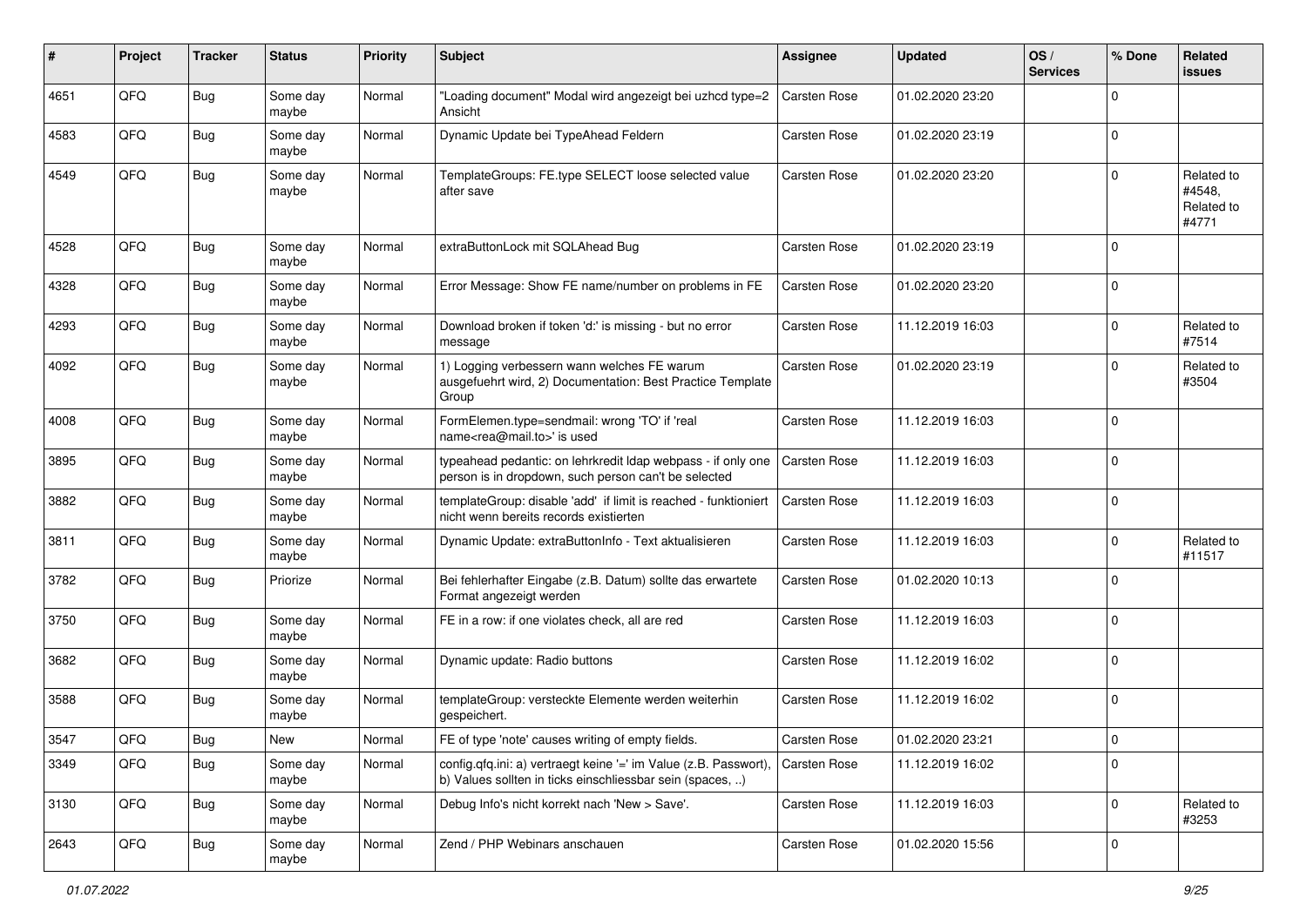| #     | Project | <b>Tracker</b> | <b>Status</b>     | <b>Priority</b> | <b>Subject</b>                                                                                                                        | <b>Assignee</b>     | <b>Updated</b>   | OS/<br><b>Services</b> | % Done      | Related<br>issues                                                      |
|-------|---------|----------------|-------------------|-----------------|---------------------------------------------------------------------------------------------------------------------------------------|---------------------|------------------|------------------------|-------------|------------------------------------------------------------------------|
| 7456  | QFQ     | <b>Bug</b>     | Some day<br>maybe | Low             | Todos in Code: solve or make ticket                                                                                                   | Carsten Rose        | 16.09.2021 15:10 |                        | $\mathbf 0$ |                                                                        |
| 14187 | QFQ     | Feature        | New               | High            | qfq.log: show current URL                                                                                                             | Carsten Rose        | 28.05.2022 11:02 |                        | $\mathbf 0$ | Related to<br>#13933,<br>Related to<br>#12532,<br>Related to<br>#11893 |
| 12544 | QFQ     | Feature        | New               | High            | a) ' AS _link' new also as ' AS _format', b) sortierung via<br>'display: none;', c) '_format' benoeitgt nicht zwingend<br>u/U/p/m/z/d | <b>Carsten Rose</b> | 14.12.2021 16:03 |                        | $\mathbf 0$ |                                                                        |
| 12532 | QFQ     | Feature        | New               | High            | SIP-Parameter bei Seitenaufruf in Browser-Console<br>anzeigen                                                                         | Carsten Rose        | 07.12.2021 17:19 |                        | $\mathbf 0$ | Related to<br>#11893,<br>Related to<br>#14187                          |
| 12186 | QFQ     | Feature        | New               | High            | TinyMCE Config für Objekte                                                                                                            | Carsten Rose        | 07.12.2021 17:19 |                        | $\mathbf 0$ | <b>Blocks</b><br>#12632                                                |
| 11893 | QFQ     | Feature        | New               | High            | Broken SIP: a) only report one time, b) only report in main<br>column                                                                 | <b>Carsten Rose</b> | 12.05.2021 12:13 |                        | $\mathbf 0$ | Related to<br>#12532,<br>Related to<br>#14187                          |
| 9517  | QFQ     | Feature        | In Progress       | High            | Input multiple tags with typeahead                                                                                                    | <b>Carsten Rose</b> | 03.05.2021 21:14 |                        | 40          | Related to<br>#10150                                                   |
| 8962  | QFQ     | Feature        | New               | High            | allow for form fields with identical names                                                                                            | <b>Carsten Rose</b> | 03.05.2021 21:14 |                        | $\mathbf 0$ |                                                                        |
| 8204  | QFQ     | Feature        | Priorize          | High            | Position 'required mark'                                                                                                              | Carsten Rose        | 16.06.2021 13:44 |                        | $\mathbf 0$ |                                                                        |
| 8082  | QFQ     | Feature        | Priorize          | High            | Contact form without saving record                                                                                                    | <b>Carsten Rose</b> | 07.12.2021 15:20 |                        | $\mathbf 0$ | Related to<br>#8587,<br><b>Blocks</b><br>#11850                        |
| 7850  | QFQ     | Feature        | New               | High            | Upload records: non 'pathFileName' column                                                                                             | Carsten Rose        | 03.05.2021 21:14 |                        | $\mathbf 0$ |                                                                        |
| 5715  | QFQ     | Feature        | New               | High            | PDF Caching                                                                                                                           | Carsten Rose        | 03.05.2021 21:14 |                        | $\Omega$    | Related to<br>#5851,<br>Related to<br>#6357                            |
| 4258  | QFQ     | Feature        | Some day<br>maybe | High            | System Defaults: Forms                                                                                                                | Carsten Rose        | 03.05.2021 21:14 |                        | $\mathbf 0$ |                                                                        |
| 3990  | QFQ     | Feature        | Some day<br>maybe | High            | custom class definition: add space automatically                                                                                      | Carsten Rose        | 03.05.2021 21:14 |                        | $\mathbf 0$ |                                                                        |
| 3967  | QFQ     | Feature        | Some day<br>maybe | High            | Report: Checkbox, Radio, Dropdown, Input welches ohne<br>Submit funktioniert - 'Inline-Form'                                          | Carsten Rose        | 03.05.2021 21:14 |                        | $\mathbf 0$ |                                                                        |
| 3848  | QFQ     | Feature        | Some day<br>maybe | High            | Antivirus check fuer Upload files in qfq?                                                                                             | Carsten Rose        | 03.05.2021 21:14 |                        | 0           | Related to<br>#4131                                                    |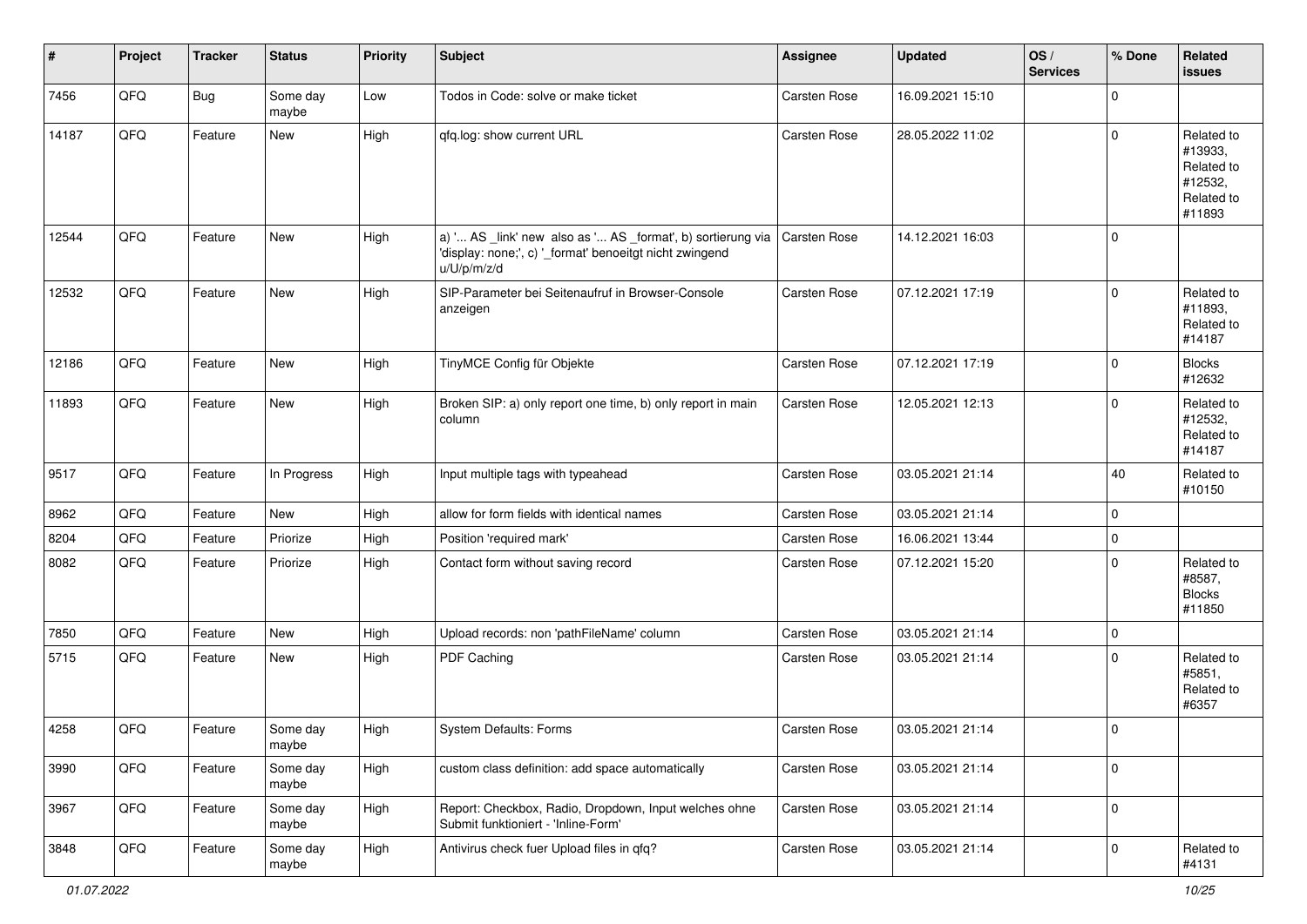| #     | Project | <b>Tracker</b> | <b>Status</b>              | <b>Priority</b> | <b>Subject</b>                                                                              | <b>Assignee</b>     | <b>Updated</b>   | OS/<br><b>Services</b> | % Done      | Related<br><b>issues</b>                                              |
|-------|---------|----------------|----------------------------|-----------------|---------------------------------------------------------------------------------------------|---------------------|------------------|------------------------|-------------|-----------------------------------------------------------------------|
| 3727  | QFQ     | Feature        | <b>New</b>                 | High            | Security: Session Hijacking erschweren                                                      | Carsten Rose        | 03.05.2021 21:14 |                        | $\mathbf 0$ |                                                                       |
| 14371 | QFQ     | Feature        | Priorize                   | Normal          | <b>LDAP via REPORT</b>                                                                      | <b>Carsten Rose</b> | 19.06.2022 16:37 |                        | 0           |                                                                       |
| 14290 | QFQ     | Feature        | Priorize                   | Normal          | FormEditor: Show Table Definition                                                           | Carsten Rose        | 19.06.2022 16:37 |                        | $\mathbf 0$ |                                                                       |
| 14090 | QFQ     | Feature        | <b>New</b>                 | Normal          | Nützliche _script funktionen                                                                | <b>Carsten Rose</b> | 28.05.2022 11:03 |                        | $\mathbf 0$ |                                                                       |
| 13843 | QFQ     | Feature        | New                        | Normal          | Create JWT via QFQ                                                                          | Carsten Rose        | 19.03.2022 17:42 |                        | $\pmb{0}$   |                                                                       |
| 13841 | QFQ     | Feature        | <b>New</b>                 | Normal          | Create PDF via iText - evaluate                                                             | Carsten Rose        | 19.03.2022 17:42 |                        | $\mathbf 0$ |                                                                       |
| 13700 | QFQ     | Feature        | New                        | Normal          | Redesign gfg.io Seite                                                                       | <b>Carsten Rose</b> | 19.03.2022 17:43 |                        | $\pmb{0}$   |                                                                       |
| 13566 | QFQ     | Feature        | Ready to sync<br>(develop) | Normal          | Delete config-example.qfq.php file                                                          | Carsten Rose        | 23.12.2021 09:25 |                        | $\mathbf 0$ |                                                                       |
| 13467 | QFQ     | Feature        | New                        | Normal          | ChangeLog Generator                                                                         | <b>Carsten Rose</b> | 19.03.2022 17:46 |                        | $\mathbf 0$ | Related to<br>#11460                                                  |
| 13354 | QFQ     | Feature        | <b>New</b>                 | Normal          | Using Websocket in QFQ                                                                      | <b>Carsten Rose</b> | 10.11.2021 15:47 |                        | $\mathbf 0$ |                                                                       |
| 13330 | QFQ     | Feature        | In Progress                | Normal          | Multi Form: Upload                                                                          | Carsten Rose        | 07.11.2021 12:40 |                        | 50          | Related to<br>#9706                                                   |
| 12679 | QFQ     | Feature        | <b>New</b>                 | Normal          | tablesorter: custom column width                                                            | <b>Carsten Rose</b> | 16.06.2021 11:10 |                        | $\mathbf 0$ |                                                                       |
| 12664 | QFQ     | Feature        | New                        | Normal          | TinyMCE: report/remove malicous HTML/JS Code                                                | <b>Carsten Rose</b> | 19.03.2022 17:47 |                        | $\mathbf 0$ | Related to<br>#14320                                                  |
| 12632 | QFQ     | Feature        | New                        | Normal          | TinyMCE: Prepare CSS classes for images                                                     | <b>Carsten Rose</b> | 04.06.2021 14:35 |                        | 100         | Blocked by<br>#12186                                                  |
| 12611 | QFQ     | Feature        | Some day<br>maybe          | Normal          | Refactoring: Bootstrap with Lazy Loading                                                    | <b>Carsten Rose</b> | 08.06.2022 10:37 |                        | $\mathbf 0$ | Related to<br>#12490,<br>Related to<br>#10013,<br>Related to<br>#7732 |
| 12603 | QFQ     | Feature        | New                        | Normal          | Dropdown (Select), Radio, checkbox:<br>itemListAlways={{!SELECT key, value}}                | <b>Carsten Rose</b> | 19.03.2022 17:47 |                        | $\mathbf 0$ |                                                                       |
| 12584 | QFQ     | Feature        | Feedback                   | Normal          | T3 v10 migration script: replace alias-patterns (v11)                                       | <b>Carsten Rose</b> | 28.05.2022 11:12 |                        | 100         |                                                                       |
| 12504 | QFQ     | Feature        | Priorize                   | Normal          | sql.log: report fe.id                                                                       | Carsten Rose        | 05.05.2021 22:09 |                        | $\mathbf 0$ |                                                                       |
| 12503 | QFQ     | Feature        | Priorize                   | Normal          | Detect dangerous UPDATE statement with missing WHERE                                        | Carsten Rose        | 05.05.2021 22:09 |                        | $\mathbf 0$ |                                                                       |
| 12480 | QFQ     | Feature        | New                        | Normal          | If QFQ upgrade is running, block further request                                            | <b>Carsten Rose</b> | 03.05.2021 20:45 |                        | $\mathbf 0$ |                                                                       |
| 12477 | QFQ     | Feature        | New                        | Normal          | Support for refactoring: Form, FormElement, diverse<br>Tabellen/Spalten, tt-content Records | Carsten Rose        | 03.05.2021 20:45 |                        | 0           |                                                                       |
| 12474 | QFQ     | Feature        | New                        | Normal          | Check BaseConfigURL if it is given and the the last char is '                               | Carsten Rose        | 03.05.2021 20:45 |                        | $\mathbf 0$ |                                                                       |
| 12465 | QFQ     | Feature        | New                        | Normal          | QFQ Function: use in FE to fill StoreRecord                                                 | Carsten Rose        | 05.05.2021 21:58 |                        | $\mathbf 0$ |                                                                       |
| 12452 | QFQ     | Feature        | Priorize                   | Normal          | BaseURL: alsways with '/' at the end                                                        | Carsten Rose        | 19.06.2022 13:45 |                        | 0           | Related to<br>#10782                                                  |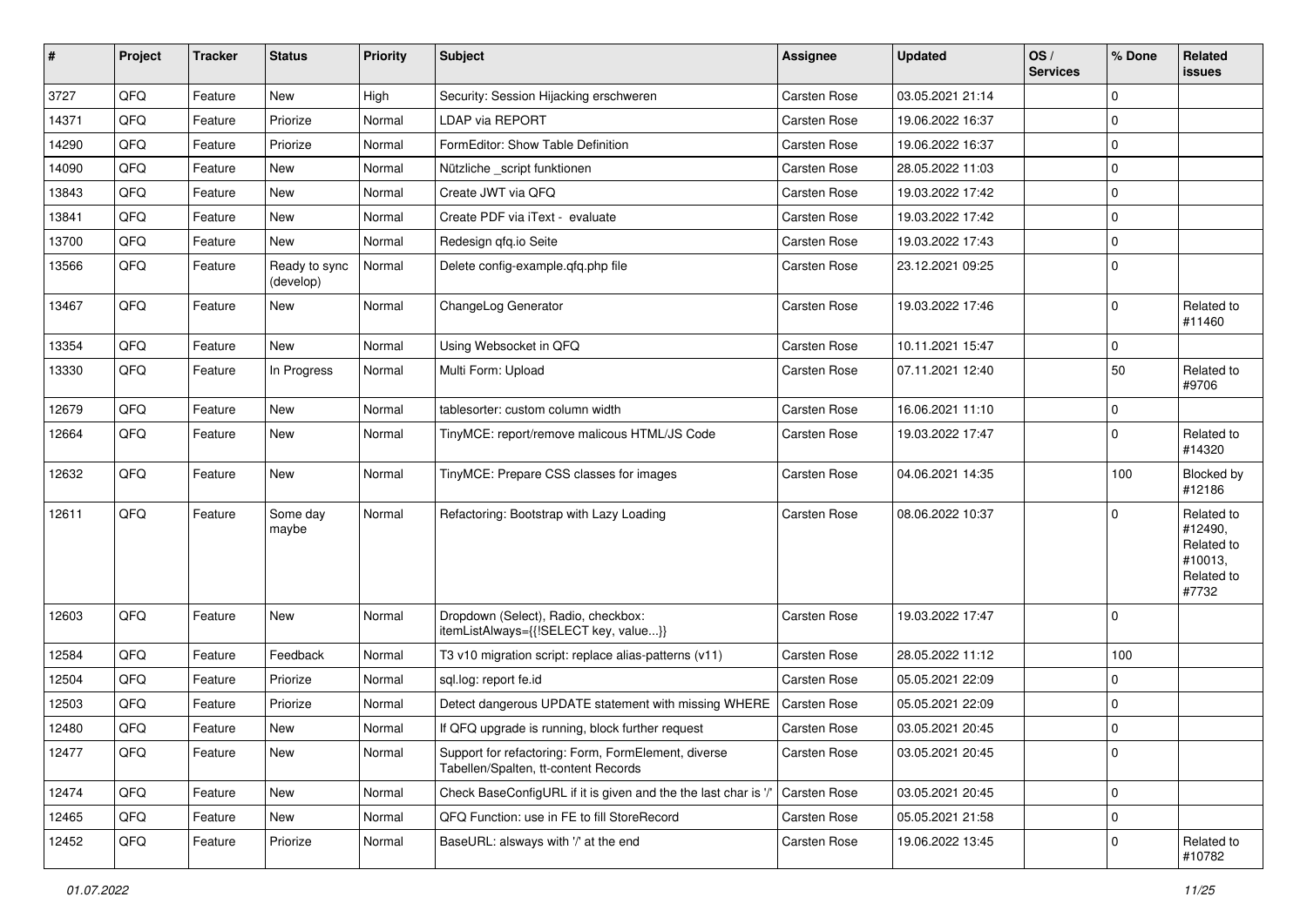| #     | Project | <b>Tracker</b> | <b>Status</b>     | <b>Priority</b> | <b>Subject</b>                                                                                                 | <b>Assignee</b>                                        | <b>Updated</b>   | OS/<br><b>Services</b> | % Done      | Related<br><b>issues</b>                                               |                      |
|-------|---------|----------------|-------------------|-----------------|----------------------------------------------------------------------------------------------------------------|--------------------------------------------------------|------------------|------------------------|-------------|------------------------------------------------------------------------|----------------------|
| 12440 | QFQ     | Feature        | In Progress       | Normal          | Typo3 V10 upgrade (durchfuehren und testen)                                                                    | <b>Carsten Rose</b>                                    | 21.03.2022 09:53 |                        | 50          | Related to<br>#12357,<br>Related to<br>#12067,<br>Related to<br>#10661 |                      |
| 12439 | QFQ     | Feature        | In Progress       | Normal          | TinyMCE Paste from Word & Character Count/Limit                                                                | <b>Carsten Rose</b>                                    | 05.05.2021 22:15 |                        | 0           |                                                                        |                      |
| 12413 | QFQ     | Feature        | New               | Normal          | STORE TYPO3: enhance for {{be users.email:T}},<br>{{fe users.email:T}}                                         | <b>Carsten Rose</b>                                    | 03.05.2021 20:45 |                        | 0           | Related to<br>#12412,<br>Related to<br>#10012                          |                      |
| 12412 | QFQ     | Feature        | <b>New</b>        | Normal          | Action/Escape qualifier 'e' (empty), '0': if given, an empty<br>string (or '0') will be treated as 'not found' | <b>Carsten Rose</b>                                    | 08.05.2021 09:40 |                        | $\Omega$    | Related to<br>#12413,<br>Related to<br>#10012                          |                      |
| 12400 | QFQ     | Feature        | <b>New</b>        | Normal          | Tutorial ist in QFQ Doku, Wird in der Suche gefunden, es<br>gibt aber kein Menupunkt - Inhalt ueberpruefen     | <b>Carsten Rose</b>                                    | 03.05.2021 20:45 |                        | 0           |                                                                        |                      |
| 12337 | QFQ     | Feature        | Some day<br>maybe | Normal          | Database.php: better caching                                                                                   | <b>Carsten Rose</b>                                    | 16.09.2021 15:10 |                        | $\Omega$    |                                                                        |                      |
| 12330 | QFQ     | Feature        | New               | Normal          | Copy to input field / text area / TinyMCE                                                                      | <b>Carsten Rose</b>                                    | 07.04.2021 09:01 |                        | $\Omega$    |                                                                        |                      |
| 12315 | QFQ     | Feature        | Some day<br>maybe | Normal          | Form History (Diffs) / Backups                                                                                 | <b>Carsten Rose</b>                                    | 16.09.2021 15:10 |                        | 0           |                                                                        |                      |
| 12269 | QFQ     | Feature        | <b>New</b>        | Normal          | 2FA - Login                                                                                                    | Carsten Rose                                           | 03.05.2021 20:45 |                        | 0           |                                                                        |                      |
| 12163 | QFQ     | Feature        | <b>New</b>        | Normal          | Checkbox: table wrap                                                                                           | Carsten Rose                                           | 03.05.2021 20:51 |                        | $\Omega$    |                                                                        |                      |
| 12162 | QFQ     | Feature        | New               | Normal          | FE.type=sendmail: personalized mailing (several mails) via<br>template                                         | <b>Carsten Rose</b>                                    | 03.05.2021 20:45 |                        | $\Omega$    |                                                                        |                      |
| 12146 | QFQ     | Feature        | New               | Normal          | Autocron Job: Anzeigen wann der naechste Job ausgefuehrt<br>wird, resp das er nicht ausgefuehrt wird           | Carsten Rose                                           | 15.03.2021 15:23 |                        | 0           |                                                                        |                      |
| 12119 | QFQ     | Feature        | <b>New</b>        | Normal          | AS paged: error message missing if there ist no 'r' argument.                                                  | <b>Carsten Rose</b>                                    | 03.05.2021 20:51 |                        | $\Omega$    |                                                                        |                      |
| 12109 | QFQ     | Feature        | New               | Normal          | Donwload Link: Plain, SIP, Persistent Link, Peristent SIP -<br>new notation                                    | <b>Carsten Rose</b>                                    | 03.05.2021 20:45 |                        | $\mathbf 0$ | Related to<br>#12085                                                   |                      |
| 12024 | QFQ     | Feature        | <b>New</b>        | Normal          | Excel Export: text columns by default decode<br>htmlspeciachar()                                               | <b>Carsten Rose</b>                                    | 17.02.2021 23:55 |                        | 0           | Related to<br>#12022                                                   |                      |
| 12023 | QFG     | Feature        | New               | Normal          | MySQL Stored Precdure: QDECODESPECIALCHAR()                                                                    | Carsten Rose                                           | 16.02.2021 11:16 |                        | $\mathbf 0$ | Related to<br>#12022                                                   |                      |
| 11980 | QFQ     | Feature        | In Progress       | Normal          | protected verzeichnis MUSS geschützt werden                                                                    | Carsten Rose                                           | 07.09.2021 13:30 |                        | 0           |                                                                        |                      |
| 11955 | QFQ     | Feature        | New               | Normal          | subrecord: new title option to set <th> attributes - e.g. to<br/>customize tablesorter options.</th>           | attributes - e.g. to<br>customize tablesorter options. | Carsten Rose     | 03.05.2021 20:47       |             | 0                                                                      | Related to<br>#11775 |
| 11775 | QFQ     | Feature        | New               | Normal          | Subrecord Tooltip pro Feld                                                                                     | Carsten Rose                                           | 18.12.2020 15:22 |                        | 0           | Related to<br>#11955                                                   |                      |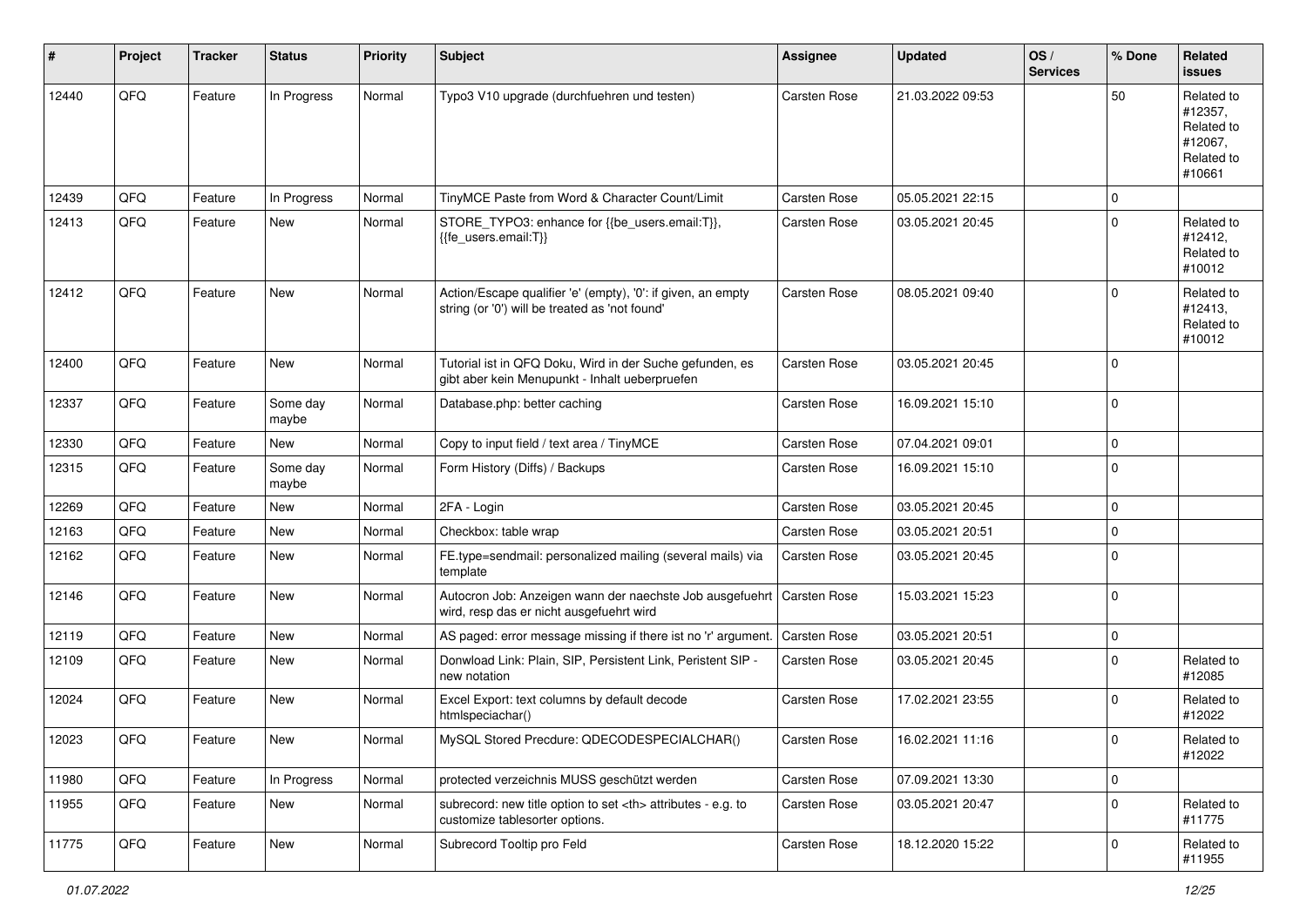| $\vert$ # | Project | <b>Tracker</b> | <b>Status</b>     | <b>Priority</b> | <b>Subject</b>                                                       | <b>Assignee</b>     | <b>Updated</b>   | OS/<br><b>Services</b> | % Done      | Related<br><b>issues</b>                     |
|-----------|---------|----------------|-------------------|-----------------|----------------------------------------------------------------------|---------------------|------------------|------------------------|-------------|----------------------------------------------|
| 11747     | QFQ     | Feature        | New               | Normal          | Maintenance Page with Redirect                                       | <b>Carsten Rose</b> | 03.05.2021 20:47 |                        | $\Omega$    | Related to<br>#11741                         |
| 11702     | QFQ     | Feature        | New               | Normal          | HTML Special Char makes no sense for 'allbut' if '&' is<br>forbidden | Carsten Rose        | 07.12.2021 16:35 |                        | 0           | Related to<br>#5112,<br>Related to<br>#14320 |
| 11523     | QFQ     | Feature        | New               | Normal          | Mit dynamic Update erkennen, ob Upload gemacht wurde                 | Carsten Rose        | 13.11.2020 15:07 |                        | 0           | Related to<br>#9533                          |
| 11516     | QFQ     | Feature        | <b>New</b>        | Normal          | Multi Page Form (Previous/Next Buttons)                              | <b>Carsten Rose</b> | 16.03.2021 17:52 |                        | $\Omega$    |                                              |
| 11504     | QFQ     | Feature        | New               | Normal          | Dynamic Update: Button text update for 'Save',' Close' &<br>'Delete' | Carsten Rose        | 12.11.2020 23:44 |                        | $\mathbf 0$ |                                              |
| 11460     | QFQ     | Feature        | New               | Normal          | Easier creation of changelog: gitchangelog                           | <b>Carsten Rose</b> | 12.06.2021 10:20 |                        | 0           | Related to<br>#13467                         |
| 11323     | QFQ     | Feature        | Some day<br>maybe | Normal          | Report Frontend Editor Modal + Codemirror                            | Carsten Rose        | 16.09.2021 15:10 |                        | $\Omega$    | Related to<br>#11036                         |
| 11322     | QFQ     | Feature        | Some day<br>maybe | Normal          | Form Element JSON - (multiline parameter field)                      | Carsten Rose        | 16.09.2021 15:10 |                        | 0           |                                              |
| 11320     | QFQ     | Feature        | Priorize          | Normal          | Typo3 Version 10 support                                             | <b>Carsten Rose</b> | 05.05.2021 22:09 |                        | 0           |                                              |
| 11217     | QFG     | Feature        | Some day<br>maybe | Normal          | <b>Extend Script Functionality</b>                                   | Carsten Rose        | 16.09.2021 15:10 |                        | 0           |                                              |
| 11080     | QFQ     | Feature        | New               | Normal          | Send MQTT messages                                                   | <b>Carsten Rose</b> | 29.08.2020 19:49 |                        | 0           |                                              |
| 11076     | QFQ     | Feature        | In Progress       | Normal          | SELECT  AS _websocket                                                | <b>Carsten Rose</b> | 30.08.2020 17:49 |                        | $\Omega$    |                                              |
| 11036     | QFQ     | Feature        | Some day<br>maybe | Normal          | inline report editor permissions                                     | <b>Carsten Rose</b> | 16.09.2021 15:09 |                        | 0           | Related to<br>#11323                         |
| 10996     | QFQ     | Feature        | New               | Normal          | Download video via sip: no seek                                      | Carsten Rose        | 12.08.2020 14:18 |                        | 0           |                                              |
| 10979     | QFQ     | Feature        | New               | Normal          | Ajax Calls an API - dataReport                                       | <b>Carsten Rose</b> | 11.05.2022 12:15 |                        | $\Omega$    |                                              |
| 10976     | QFQ     | Feature        | New               | Normal          | Excel Export Verbesserungen                                          | <b>Carsten Rose</b> | 06.08.2020 10:56 |                        | $\Omega$    |                                              |
| 10819     | QFQ     | Feature        | New               | Normal          | Persistent SIP - second try                                          | Carsten Rose        | 29.06.2020 23:02 |                        | 0           | Related to<br>#6261                          |
| 10793     | QFQ     | Feature        | In Progress       | Normal          | Update NPM Packages                                                  | <b>Carsten Rose</b> | 07.09.2021 13:25 |                        | 30          |                                              |
| 10745     | QFQ     | Feature        | Some day<br>maybe | Normal          | Tablesorter Excel Export                                             | <b>Carsten Rose</b> | 16.09.2021 15:09 |                        | 0           |                                              |
| 10716     | QFQ     | Feature        | Some day<br>maybe | Normal          | Business Logic mit Externen Skripten                                 | Carsten Rose        | 16.09.2021 15:10 |                        | $\mathbf 0$ | Related to<br>#10713,<br>Related to<br>#8217 |
| 10714     | QFQ     | Feature        | New               | Normal          | multi Table Form                                                     | Carsten Rose        | 16.03.2021 18:44 |                        | 0           |                                              |
| 10593     | QFQ     | Feature        | New               | Normal          | label2: text behind input element                                    | Carsten Rose        | 16.05.2020 10:57 |                        | 0           |                                              |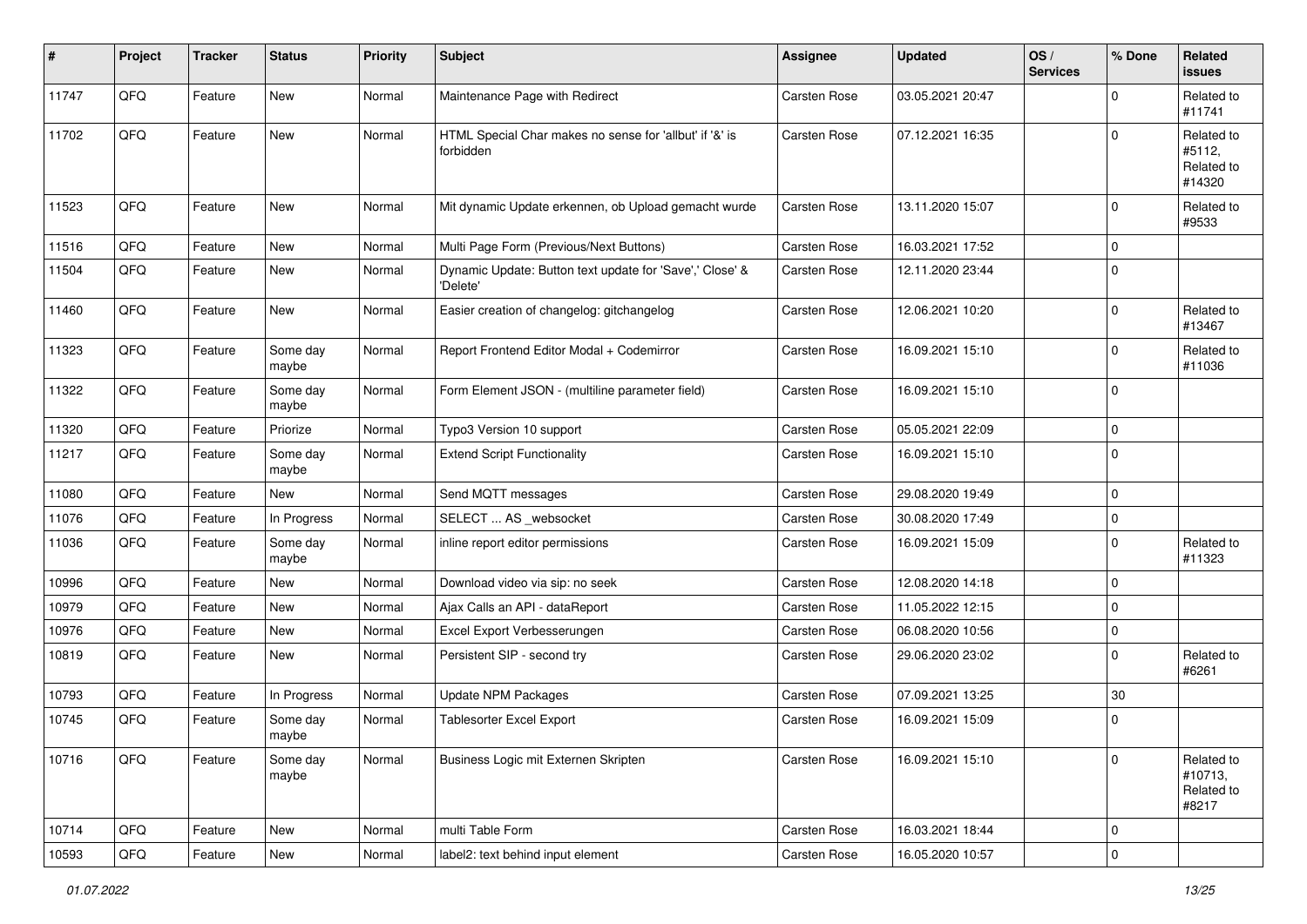| #     | Project | <b>Tracker</b> | <b>Status</b>     | <b>Priority</b> | <b>Subject</b>                                                                                                                        | <b>Assignee</b>     | <b>Updated</b>   | OS/<br><b>Services</b> | % Done      | Related<br>issues                                                      |
|-------|---------|----------------|-------------------|-----------------|---------------------------------------------------------------------------------------------------------------------------------------|---------------------|------------------|------------------------|-------------|------------------------------------------------------------------------|
| 10443 | QFQ     | Feature        | In Progress       | Normal          | Konzept_api / _live                                                                                                                   | Carsten Rose        | 07.05.2020 09:39 |                        | $\mathbf 0$ |                                                                        |
| 10119 | QFQ     | Feature        | New               | Normal          | Dropdown (selectlist) & TypeAhead: format and catagorize<br>list                                                                      | Carsten Rose        | 07.05.2020 09:36 |                        | $\Omega$    |                                                                        |
| 10116 | QFQ     | Feature        | Some day<br>maybe | Normal          | TypeAhead: Tag - show inside 'input' element                                                                                          | Carsten Rose        | 16.09.2021 15:09 |                        | $\Omega$    |                                                                        |
| 10115 | QFQ     | Feature        | <b>New</b>        | Normal          | TypeAhead: static list                                                                                                                | Carsten Rose        | 26.02.2020 16:42 |                        | 100         |                                                                        |
| 10095 | QFQ     | Feature        | Some day<br>maybe | Normal          | Generic Gitlab Integration into QFQ                                                                                                   | Carsten Rose        | 16.09.2021 15:10 |                        | $\Omega$    |                                                                        |
| 10080 | QFQ     | Feature        | <b>New</b>        | Normal          | Popup on 'save' / 'close': configure dialog (answer<br>yes/no/cancle/)                                                                | Carsten Rose        | 28.03.2021 20:52 |                        | $\Omega$    | Is duplicate<br>of #12262                                              |
| 10015 | QFQ     | Feature        | Priorize          | Normal          | Monospace in Textarea                                                                                                                 | Carsten Rose        | 03.02.2020 13:40 |                        | $\Omega$    |                                                                        |
| 10014 | QFQ     | Feature        | New               | Normal          | Manual.rst: describe behaviour and process order of<br>fillStoreVar, slaveId, sqlBefore,                                              | Carsten Rose        | 01.02.2020 22:31 |                        | $\Omega$    |                                                                        |
| 10013 | QFQ     | Feature        | Some day<br>maybe | Normal          | FE.typ=editor: CodeMirror                                                                                                             | Carsten Rose        | 08.06.2022 10:37 |                        | $\mathbf 0$ | Related to<br>#12611,<br>Related to<br>#12490,<br>Related to<br>#7732  |
| 10012 | QFQ     | Feature        | Priorize          | Normal          | redirectAllMailTo: {{beEmail:T}}                                                                                                      | <b>Carsten Rose</b> | 08.05.2021 09:54 |                        | $\Omega$    | Related to<br>#12412,<br>Related to<br>#12413,<br>Related to<br>#10011 |
| 10011 | QFQ     | Feature        | Priorize          | Normal          | Offer new STORE_TYPO3 Variable 'beUser', 'beEmail'                                                                                    | Carsten Rose        | 08.05.2021 09:51 |                        | $\Omega$    | Related to<br>#10012,<br>Related to<br>#12511                          |
| 10005 | QFQ     | Feature        | Priorize          | Normal          | Report / special column name:  AS _calendar                                                                                           | Carsten Rose        | 03.06.2020 17:28 |                        | 0           |                                                                        |
| 9983  | QFQ     | Feature        | <b>New</b>        | Normal          | Report Notation: new keyword 'range'                                                                                                  | Carsten Rose        | 01.02.2020 15:55 |                        | $\Omega$    |                                                                        |
| 9968  | QFQ     | Feature        | Priorize          | Normal          | Tooltip in Links for Developer                                                                                                        | Carsten Rose        | 01.02.2020 23:17 |                        | $\mathbf 0$ |                                                                        |
| 9928  | QFQ     | Feature        | Priorize          | Normal          | SpecialColumnName: a) Deprecated: ' AS "_+tag " ', b)<br>New: ' AS "_ <tag1><tag2>"</tag2></tag1>                                     | Carsten Rose        | 01.02.2020 23:17 |                        | $\Omega$    | Related to<br>#9929                                                    |
| 9927  | QFG     | Feature        | New               | Normal          | QFQ Update: a) Update nur machen wenn BE User<br>eingeloggt ist., b) Bei Fehler genaue Meldung welcher<br>Updateschritt Probleme hat. | Carsten Rose        | 22.01.2020 12:59 |                        | $\mathbf 0$ |                                                                        |
| 9900  | QFQ     | Feature        | Priorize          | Normal          | Generic API Call: tt-content record >> JSON                                                                                           | Carsten Rose        | 01.02.2020 10:13 |                        | $\mathbf 0$ |                                                                        |
| 9811  | QFQ     | Feature        | New               | Normal          | Report: tag every n'th row                                                                                                            | Carsten Rose        | 01.02.2020 23:22 |                        | $\mathbf 0$ |                                                                        |
| 9781  | QFG     | Feature        | New               | Normal          | Button: CSS class to make buttons smaller                                                                                             | Carsten Rose        | 01.02.2020 23:22 |                        | $\mathbf 0$ |                                                                        |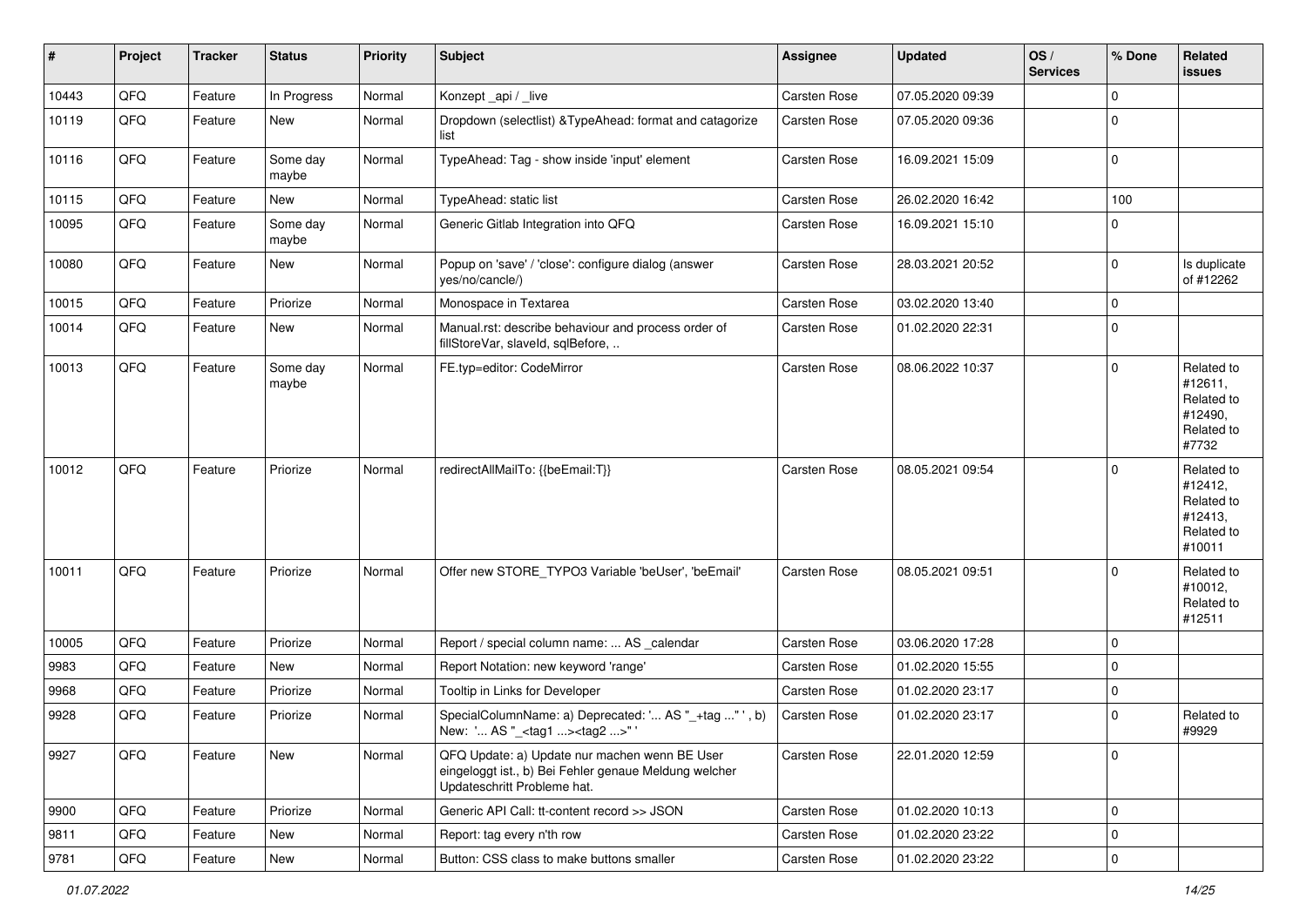| $\sharp$ | Project | <b>Tracker</b> | <b>Status</b>     | <b>Priority</b> | Subject                                                                         | <b>Assignee</b>     | <b>Updated</b>   | OS/<br><b>Services</b> | % Done      | Related<br><b>issues</b>                                             |
|----------|---------|----------------|-------------------|-----------------|---------------------------------------------------------------------------------|---------------------|------------------|------------------------|-------------|----------------------------------------------------------------------|
| 9777     | QFQ     | Feature        | New               | Normal          | Logging QFQ Variables                                                           | Carsten Rose        | 16.12.2019 17:17 |                        | $\mathbf 0$ |                                                                      |
| 9707     | QFQ     | Feature        | <b>New</b>        | Normal          | SIP security: encode pageld and check pageld on decode                          | Carsten Rose        | 01.02.2020 23:22 |                        | $\mathbf 0$ |                                                                      |
| 9706     | QFQ     | Feature        | New               | Normal          | Multi File Upload (hidden template group)                                       | Carsten Rose        | 01.02.2020 23:22 |                        | $\mathbf 0$ | Related to<br>#7521,<br>Related to<br>#5562,<br>Related to<br>#13330 |
| 9704     | QFQ     | Feature        | Some day<br>maybe | Normal          | Thumbnails Generieren beim Splitten von PDF Files                               | <b>Carsten Rose</b> | 11.12.2019 16:01 |                        | $\mathbf 0$ |                                                                      |
| 9668     | QFQ     | Feature        | Priorize          | Normal          | Form.mode: rename 'hidden' to 'hide'                                            | Carsten Rose        | 05.05.2021 22:14 |                        | $\mathbf 0$ | Related to<br>#6437                                                  |
| 9602     | QFQ     | Feature        | New               | Normal          | Form definition as JSON                                                         | <b>Carsten Rose</b> | 01.02.2020 23:21 |                        | 0           | Related to<br>#9600                                                  |
| 9579     | QFQ     | Feature        | Some day<br>maybe | Normal          | Multiform with Process Row                                                      | Carsten Rose        | 11.12.2019 16:01 |                        | $\mathbf 0$ |                                                                      |
| 9537     | QFQ     | Feature        | New               | Normal          | FormEditor: Edit fieldset in FrontEnd                                           | Carsten Rose        | 01.02.2020 23:22 |                        | $\mathbf 0$ |                                                                      |
| 9394     | QFQ     | Feature        | Priorize          | Normal          | REST: allow for non numerical ids in get requests                               | Carsten Rose        | 05.05.2021 22:10 |                        | $\mathbf 0$ |                                                                      |
| 9352     | QFQ     | Feature        | New               | Normal          | FE 'Native' fire slaveld, sqlAfter, sqlIns                                      | Carsten Rose        | 01.02.2020 23:22 |                        | $\mathbf 0$ |                                                                      |
| 9348     | QFQ     | Feature        | <b>New</b>        | Normal          | defaultThumbnailSize: pre render thumbnails                                     | <b>Carsten Rose</b> | 12.06.2021 09:05 |                        | $\mathbf 0$ |                                                                      |
| 9346     | QFQ     | Feature        | Priorize          | Normal          | beforeSave: check if an upload is given                                         | <b>Carsten Rose</b> | 11.06.2021 21:18 |                        | $\mathbf 0$ |                                                                      |
| 9221     | QFQ     | Feature        | New               | Normal          | typeAhead: Zeichenlimite ausschalten                                            | Carsten Rose        | 29.06.2022 22:36 |                        | $\mathbf 0$ |                                                                      |
| 9208     | QFQ     | Feature        | New               | Normal          | Manage 'recent' records                                                         | <b>Carsten Rose</b> | 01.02.2020 23:22 |                        | $\mathbf 0$ |                                                                      |
| 9136     | QFQ     | Feature        | <b>New</b>        | Normal          | Create ZIP files with dynamic PDFs                                              | Carsten Rose        | 01.02.2020 23:22 |                        | $\mathbf 0$ |                                                                      |
| 9129     | QFQ     | Feature        | New               | Normal          | sqlValidate: Message as notification, not as error                              | <b>Carsten Rose</b> | 01.02.2020 23:22 |                        | $\mathbf 0$ | Related to<br>#9128                                                  |
| 9128     | QFQ     | Feature        | <b>New</b>        | Normal          | Error Message: not replaced variables- a) replace back to<br>'{{', b) underline | Carsten Rose        | 01.02.2020 23:22 |                        | $\mathbf 0$ | Related to<br>#9129                                                  |
| 8975     | QFQ     | Feature        | <b>New</b>        | Normal          | Report Notation: 2.0                                                            | Carsten Rose        | 01.02.2020 23:22 |                        | 0           | Related to<br>#8963                                                  |
| 8963     | QFQ     | Feature        | Priorize          | Normal          | Setting values in a store: flexible way                                         | Carsten Rose        | 05.05.2021 22:10 |                        | $\mathbf 0$ | Related to<br>#8975                                                  |
| 8894     | QFQ     | Feature        | Some day<br>maybe | Normal          | Documentation Tags Usable in QFQ Application                                    | Carsten Rose        | 11.12.2019 16:01 |                        | $\mathbf 0$ |                                                                      |
| 8892     | QFQ     | Feature        | Some day<br>maybe | Normal          | Display and Edit SQL Comments in Form Editor                                    | Carsten Rose        | 11.12.2019 16:01 |                        | $\mathbf 0$ |                                                                      |
| 8806     | QFQ     | Feature        | New               | Normal          | SQL Function nl2br                                                              | Carsten Rose        | 01.02.2020 23:22 |                        | $\mathbf 0$ |                                                                      |
| 8719     | QFG     | Feature        | New               | Normal          | extraButtonLock: add support for 0/1                                            | Carsten Rose        | 01.02.2020 23:22 |                        | $\pmb{0}$   |                                                                      |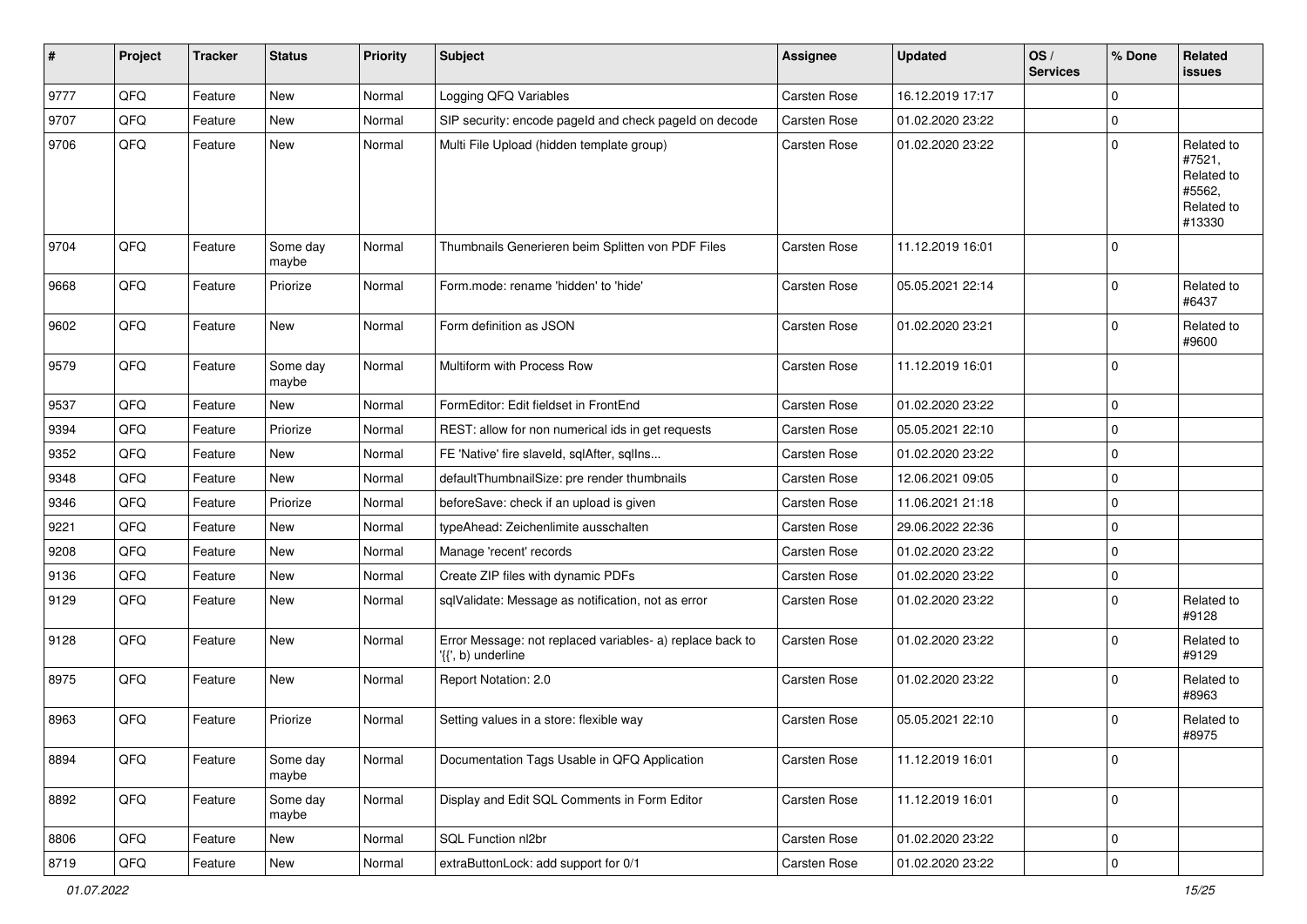| #    | Project | <b>Tracker</b> | <b>Status</b>     | <b>Priority</b> | <b>Subject</b>                                                                                         | <b>Assignee</b>     | <b>Updated</b>   | OS/<br><b>Services</b> | % Done      | Related<br>issues    |
|------|---------|----------------|-------------------|-----------------|--------------------------------------------------------------------------------------------------------|---------------------|------------------|------------------------|-------------|----------------------|
| 8702 | QFQ     | Feature        | <b>New</b>        | Normal          | Load Record which is locked: missing user info                                                         | <b>Carsten Rose</b> | 11.12.2019 16:16 |                        | $\mathbf 0$ | Related to<br>#9789  |
| 8586 | QFQ     | Feature        | Some day<br>maybe | Normal          | QFQ: Enhance Error message for 'record not found'                                                      | Carsten Rose        | 16.09.2021 15:10 |                        | $\mathbf 0$ |                      |
| 8585 | QFQ     | Feature        | Priorize          | Normal          | Enhance Error message for 'unknown form'                                                               | <b>Carsten Rose</b> | 01.02.2020 10:13 |                        | 0           |                      |
| 8584 | QFQ     | Feature        | Priorize          | Normal          | FE 'Action' - never assign to Container (except Template<br>Group)                                     | <b>Carsten Rose</b> | 01.02.2020 10:13 |                        | $\Omega$    |                      |
| 8520 | QFQ     | Feature        | Some day<br>maybe | Normal          | Bring QFQ to Composer                                                                                  | <b>Carsten Rose</b> | 16.09.2021 15:10 |                        | $\mathbf 0$ |                      |
| 8336 | QFQ     | Feature        | New               | Normal          | Form > modified > Close New: a) Optional disable popup, b)<br>custom text, c) mode on save: close stay | Carsten Rose        | 01.02.2020 23:22 |                        | $\mathbf 0$ | Related to<br>#8335  |
| 8277 | QFQ     | Feature        | Priorize          | Normal          | fe.parameter.default=                                                                                  | <b>Carsten Rose</b> | 01.02.2020 23:17 |                        | $\mathbf 0$ | Related to<br>#8113  |
| 8217 | QFQ     | Feature        | New               | Normal          | if-elseif-else construct                                                                               | <b>Carsten Rose</b> | 16.03.2021 18:41 |                        | $\mathbf 0$ | Related to<br>#10716 |
| 8187 | QFQ     | Feature        | <b>New</b>        | Normal          | Subrecord: enable/hide new button - make new/edit/delete<br>customizeable.                             | <b>Carsten Rose</b> | 06.03.2021 18:44 |                        | $\mathbf 0$ | Related to<br>#11326 |
| 8101 | QFQ     | Feature        | Some day<br>maybe | Normal          | Password hash: support further hashing methods                                                         | Carsten Rose        | 16.09.2021 15:10 |                        | $\mathbf 0$ |                      |
| 8089 | QFQ     | Feature        | <b>New</b>        | Normal          | Copy/Paste for FormElements                                                                            | Carsten Rose        | 01.02.2020 23:22 |                        | $\pmb{0}$   |                      |
| 8044 | QFQ     | Feature        | Priorize          | Normal          | Transaction: a) Form, b) Report                                                                        | Carsten Rose        | 05.05.2021 22:14 |                        | $\mathbf 0$ | Related to<br>#8043  |
| 8034 | QFQ     | Feature        | Priorize          | Normal          | FormElement 'data': 22.22.2222 should not be accepted                                                  | <b>Carsten Rose</b> | 01.02.2020 10:13 |                        | $\mathbf 0$ |                      |
| 7924 | QFQ     | Feature        | New               | Normal          | Radio/Checkbox with Tooltip                                                                            | Carsten Rose        | 01.02.2020 23:22 |                        | $\mathbf 0$ |                      |
| 7920 | QFQ     | Feature        | <b>New</b>        | Normal          | FE: Syntax Highlight, Zeinlenumbruch                                                                   | <b>Carsten Rose</b> | 01.02.2020 10:03 |                        | $\mathbf 0$ |                      |
| 7812 | QFQ     | Feature        | <b>New</b>        | Normal          | FE 'Subrecord' - new option 'subrecordShowFilter',<br>'subrecordPaging'                                | <b>Carsten Rose</b> | 01.02.2020 23:22 |                        | $\mathbf 0$ |                      |
| 7683 | QFQ     | Feature        | <b>New</b>        | Normal          | Special column names in '{{ SELECT  AS _link }}' should<br>be detected                                 | Carsten Rose        | 01.02.2020 23:21 |                        | $\mathbf 0$ |                      |
| 7681 | QFQ     | Feature        | New               | Normal          | Optional switch off 'check for modified record'                                                        | <b>Carsten Rose</b> | 01.02.2020 23:21 |                        | 0           |                      |
| 7660 | QFQ     | Feature        | <b>New</b>        | Normal          | IMAP: import mails to DB, move / delete mails                                                          | <b>Carsten Rose</b> | 01.02.2020 09:52 |                        | $\mathbf 0$ |                      |
| 7630 | QFQ     | Feature        | Priorize          | Normal          | detailed error message for simple upload                                                               | Carsten Rose        | 01.02.2020 10:13 |                        | 0           |                      |
| 7522 | QFQ     | Feature        | Priorize          | Normal          | Inserting default index.html to folder (Avoid Apache<br>Indexing)                                      | Carsten Rose        | 01.02.2020 10:13 |                        | $\pmb{0}$   |                      |
| 7521 | QFQ     | Feature        | New               | Normal          | TemplateGroup: fe.type=upload                                                                          | Carsten Rose        | 01.02.2020 23:21 |                        | $\pmb{0}$   | Related to<br>#9706  |
| 7520 | QFQ     | Feature        | New               | Normal          | QR Code:  AS _qr ( AS _link)                                                                           | Carsten Rose        | 01.02.2020 23:22 |                        | $\pmb{0}$   |                      |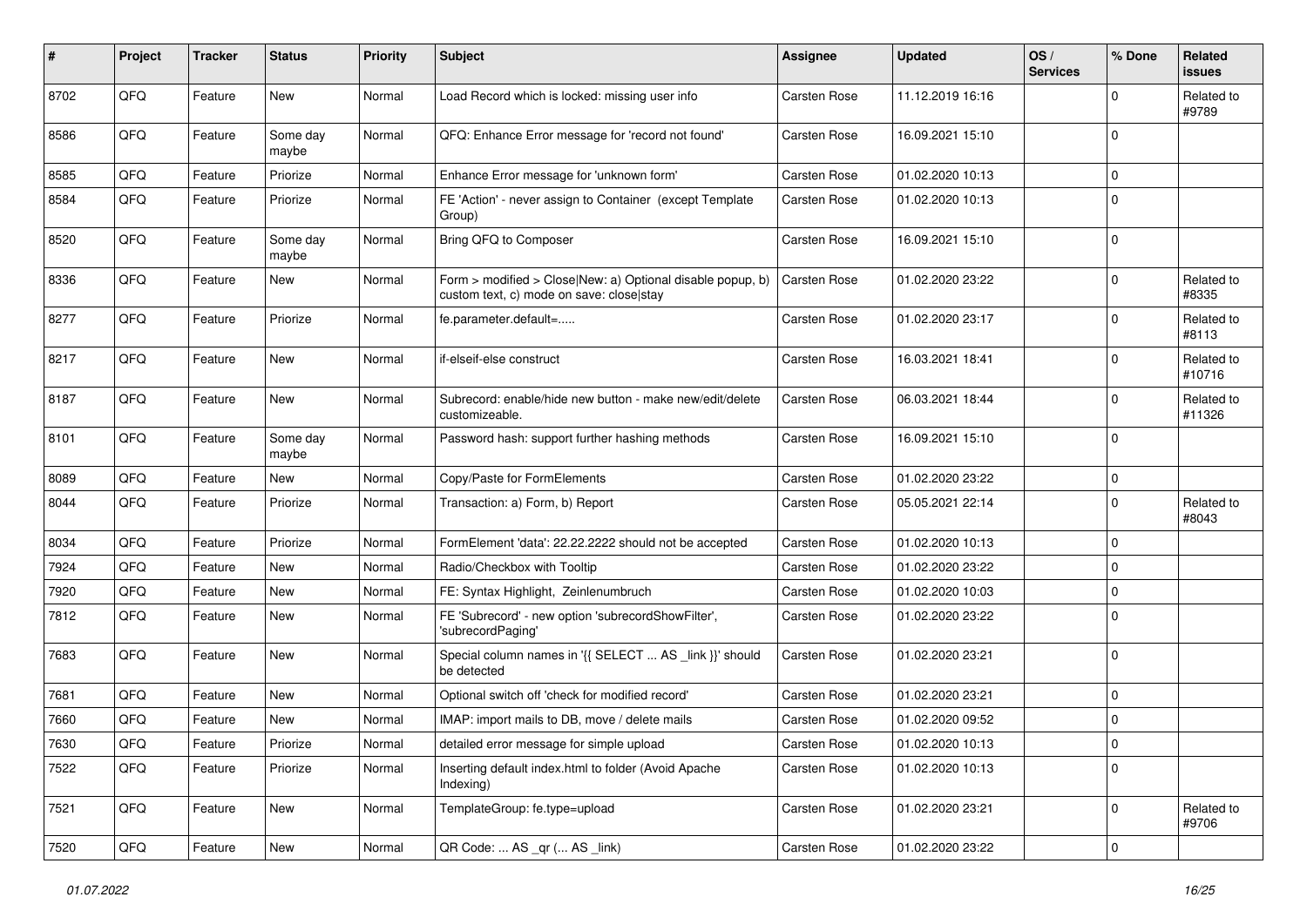| #    | Project | <b>Tracker</b> | <b>Status</b>     | <b>Priority</b> | <b>Subject</b>                                                                                                             | <b>Assignee</b>     | <b>Updated</b>   | OS/<br><b>Services</b> | % Done      | Related<br>issues      |
|------|---------|----------------|-------------------|-----------------|----------------------------------------------------------------------------------------------------------------------------|---------------------|------------------|------------------------|-------------|------------------------|
| 7519 | QFQ     | Feature        | <b>New</b>        | Normal          | Select: Multi                                                                                                              | <b>Carsten Rose</b> | 01.02.2020 23:22 |                        | $\Omega$    |                        |
| 7481 | QFQ     | Feature        | New               | Normal          | Detect 'BaseUrl' automatically                                                                                             | Carsten Rose        | 01.02.2020 23:21 |                        | 0           |                        |
| 7480 | QFQ     | Feature        | New               | Normal          | Record History (Undo / Redo)                                                                                               | <b>Carsten Rose</b> | 11.12.2019 16:16 |                        | $\Omega$    | Related to<br>#2361    |
| 7453 | QFQ     | Feature        | Some day<br>maybe | Normal          | import / export forms QFQ                                                                                                  | Carsten Rose        | 16.09.2021 15:10 |                        | $\Omega$    |                        |
| 7452 | QFQ     | Feature        | Some day<br>maybe | Normal          | automate deployment new QFQ version                                                                                        | Carsten Rose        | 16.09.2021 15:10 |                        | $\Omega$    |                        |
| 7342 | QFQ     | Feature        | New               | Normal          | add content $=$ hide this                                                                                                  | <b>Carsten Rose</b> | 01.02.2020 23:21 |                        | $\Omega$    |                        |
| 7336 | QFQ     | Feature        | Some day<br>maybe | Normal          | PDF Upload: disallow PDFs with specific Meta information                                                                   | <b>Carsten Rose</b> | 11.12.2019 16:01 |                        | $\Omega$    |                        |
| 7290 | QFQ     | Feature        | Priorize          | Normal          | FormEditor: title as textarea if LEN(title)>60                                                                             | Carsten Rose        | 01.02.2020 10:13 |                        | $\Omega$    | Blocked by<br>#7682    |
| 7280 | QFQ     | Feature        | <b>New</b>        | Normal          | recently used table                                                                                                        | Carsten Rose        | 01.02.2020 23:21 |                        | $\Omega$    |                        |
| 7239 | QFQ     | Feature        | <b>New</b>        | Normal          | TinyMCE: html tag whitelist                                                                                                | Carsten Rose        | 01.02.2020 23:21 |                        | $\Omega$    | Related to<br>#14320   |
| 7217 | QFQ     | Feature        | Priorize          | Normal          | Download: notice User if `_sip=?` is missing                                                                               | <b>Carsten Rose</b> | 01.02.2020 10:13 |                        | $\Omega$    |                        |
| 7175 | QFQ     | Feature        | New               | Normal          | Upload: md5 hash as filename                                                                                               | <b>Carsten Rose</b> | 01.02.2020 23:21 |                        | 0           |                        |
| 7119 | QFQ     | Feature        | New               | Normal          | Upload: scaleDownWidth, scaleDownHeight                                                                                    | <b>Carsten Rose</b> | 01.02.2020 23:21 |                        | $\Omega$    |                        |
| 7109 | QFQ     | Feature        | <b>New</b>        | Normal          | Dynamic Updates: row/element hide                                                                                          | Carsten Rose        | 01.02.2020 23:22 |                        | $\Omega$    | Has duplicate<br>#4081 |
| 7107 | QFQ     | Feature        | Some day<br>maybe | Normal          | Showcase Registration Tool: Anmeldung / Administration :<br>Liste Anmeldungen / Emaileinaldung                             | Carsten Rose        | 11.12.2019 16:01 |                        | $\Omega$    |                        |
| 7102 | QFQ     | Feature        | New               | Normal          | Comment sign in report: '#' and '--'                                                                                       | Carsten Rose        | 01.02.2020 23:21 |                        | $\Omega$    |                        |
| 7099 | QFQ     | Feature        | New               | Normal          | Redesign FormEditor                                                                                                        | <b>Carsten Rose</b> | 01.02.2020 23:21 |                        | $\Omega$    |                        |
| 6998 | QFQ     | Feature        | Priorize          | Normal          | Form: with debug=on show column information as tooltip of<br>column label                                                  | Carsten Rose        | 01.02.2020 10:13 |                        | $\Omega$    |                        |
| 6855 | QFQ     | Feature        | New               | Normal          | With {{feUser:U}}!={{feUser:T}}: Save / Delete: only possible<br>with {{feUserSave:U}}='yes' and '{{feUserDelete:U}}='yes' | Carsten Rose        | 01.02.2020 23:21 |                        | $\Omega$    |                        |
| 6765 | QFQ     | Feature        | New               | Normal          | Moeglichkeit via QFQ eigene Logs zu schreiben                                                                              | Carsten Rose        | 01.02.2020 23:21 |                        | $\Omega$    |                        |
| 6723 | QFQ     | Feature        | New               | Normal          | Report QFQ Installation and Version                                                                                        | Carsten Rose        | 12.06.2021 09:07 |                        | 0           |                        |
| 6715 | QFQ     | Feature        | Some day<br>maybe | Normal          | Code-Refactoring: dbArray vereinheitlichen                                                                                 | Carsten Rose        | 11.12.2019 16:02 |                        | $\mathbf 0$ |                        |
| 6609 | QFQ     | Feature        | New               | Normal          | Formlet: JSON API erweitern                                                                                                | Carsten Rose        | 01.02.2020 23:21 |                        | 50          |                        |
| 6602 | QFQ     | Feature        | New               | Normal          | Formlet: in Report auf Mausklick ein mini-form oeffnen                                                                     | Carsten Rose        | 11.12.2019 16:16 |                        | $\mathbf 0$ |                        |
| 6594 | QFQ     | Feature        | New               | Normal          | Excel: on download, check if there is a valid sip                                                                          | Carsten Rose        | 01.02.2020 23:21 |                        | $\mathbf 0$ |                        |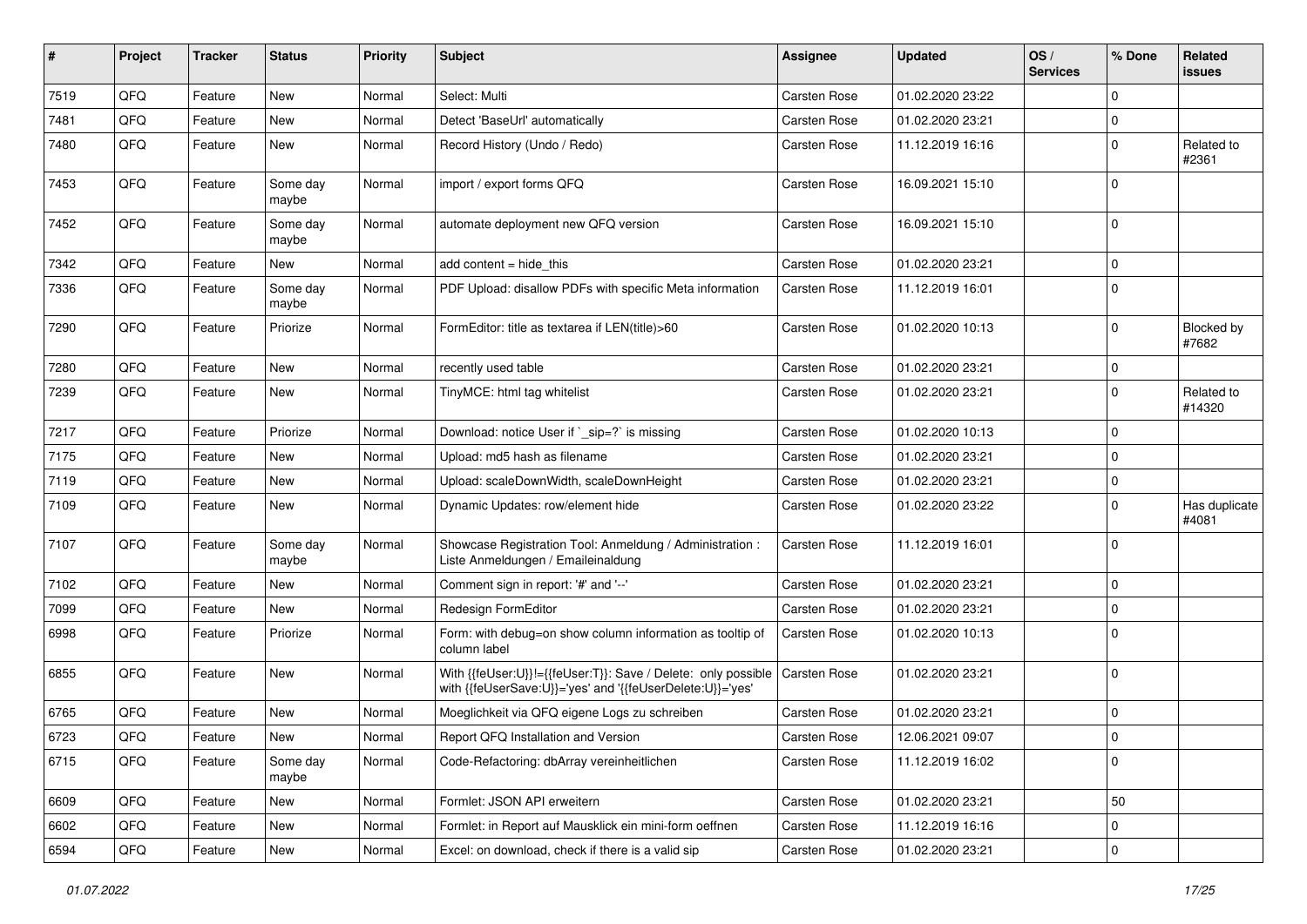| #    | Project | <b>Tracker</b> | <b>Status</b>     | <b>Priority</b> | <b>Subject</b>                                                                                        | <b>Assignee</b>     | <b>Updated</b>   | OS/<br><b>Services</b> | % Done      | Related<br><b>issues</b>                    |
|------|---------|----------------|-------------------|-----------------|-------------------------------------------------------------------------------------------------------|---------------------|------------------|------------------------|-------------|---------------------------------------------|
| 6437 | QFQ     | Feature        | <b>New</b>        | Normal          | Neuer Mode Button bei FormElementen                                                                   | <b>Carsten Rose</b> | 01.02.2020 23:21 |                        | $\Omega$    | Related to<br>#9668.<br>Blocked by<br>#9678 |
| 6292 | QFQ     | Feature        | <b>New</b>        | Normal          | Download: File speichern mit Hash aber original Filename in<br>der Datenbank vermerken fuer Downloads | <b>Carsten Rose</b> | 01.02.2020 23:21 |                        | $\Omega$    |                                             |
| 6289 | QFQ     | Feature        | <b>New</b>        | Normal          | Form: Log                                                                                             | <b>Carsten Rose</b> | 01.02.2020 23:21 |                        | 0           |                                             |
| 6261 | QFQ     | Feature        | New               | Normal          | Persistent SIP                                                                                        | Carsten Rose        | 12.06.2021 09:07 |                        | $\mathbf 0$ | Related to<br>#10819                        |
| 6250 | QFQ     | Feature        | In Progress       | Normal          | Enhance layout: a) Subrecord, b) Subrecord-Title                                                      | <b>Carsten Rose</b> | 01.02.2020 23:22 |                        | $\Omega$    | Related to<br>#5391                         |
| 5983 | QFQ     | Feature        | Some day<br>maybe | Normal          | Form Submit (save & update): normalize date/-time FE                                                  | <b>Carsten Rose</b> | 01.02.2020 23:19 |                        | $\Omega$    |                                             |
| 5942 | QFQ     | Feature        | Priorize          | Normal          | 'L' and 'type': append to links, generate via '_link' by using<br>'u:' .                              | Carsten Rose        | 01.02.2020 10:13 |                        | 0           |                                             |
| 5894 | QFQ     | Feature        | Feedback          | Normal          | Typeahead in Report: show/hide rows dynamically                                                       | Carsten Rose        | 18.02.2022 08:50 |                        | $\Omega$    | Related to<br>#5893,<br>Related to<br>#5885 |
| 5852 | QFQ     | Feature        | Some day<br>maybe | Normal          | Logging: mail.log / sql.log - im FE anzeigen und via AJAX<br>aktualisieren                            | <b>Carsten Rose</b> | 01.02.2020 23:19 |                        | $\mathbf 0$ | Related to<br>#5885                         |
| 5782 | QFQ     | Feature        | New               | Normal          | NextCloud API                                                                                         | <b>Carsten Rose</b> | 01.02.2020 10:02 |                        | $\Omega$    |                                             |
| 5695 | QFQ     | Feature        | In Progress       | Normal          | Multiform                                                                                             | Carsten Rose        | 02.01.2021 18:38 |                        | 0           |                                             |
| 5665 | QFQ     | Feature        | Some day<br>maybe | Normal          | Versuch das '{{!' nicht mehr noetig ist.                                                              | Carsten Rose        | 01.02.2020 23:20 |                        | $\Omega$    | Related to<br>#7432,<br>Related to<br>#7434 |
| 5579 | QFQ     | Feature        | Some day<br>maybe | Normal          | Enhance Doc / Presentation: variable type 'link column type'                                          | <b>Carsten Rose</b> | 01.02.2020 23:19 |                        | $\Omega$    |                                             |
| 5548 | QFQ     | Feature        | Some day<br>maybe | Normal          | 801 Textfiles/Scriptfiles als Thumbnail                                                               | Carsten Rose        | 07.03.2022 16:26 |                        | $\Omega$    |                                             |
| 5480 | QFQ     | Feature        | Some day<br>maybe | Normal          | QFQ: Dokumentation mit Screenshots versehen                                                           | <b>Carsten Rose</b> | 01.02.2020 23:20 |                        | 0           | Related to<br>#9879                         |
| 5428 | QFQ     | Feature        | Some day<br>maybe | Normal          | secure thumbnail: late render on access.                                                              | Carsten Rose        | 01.02.2020 23:20 |                        | $\pmb{0}$   |                                             |
| 5345 | QFQ     | Feature        | New               | Normal          | Report: UPDATE / INSERT / DELETE statements should<br>trigger subqueries, depending on the result.    | Carsten Rose        | 27.05.2020 16:11 |                        | 0           |                                             |
| 5132 | QFQ     | Feature        | Some day<br>maybe | Normal          | Error Message sendmail missing attachment: more details                                               | Carsten Rose        | 01.02.2020 23:19 |                        | $\pmb{0}$   |                                             |
| 5131 | QFG     | Feature        | <b>New</b>        | Normal          | Activate Spin Gear ('wait/busy' indicator) via LINK attribute                                         | Carsten Rose        | 01.02.2020 23:21 |                        | $\pmb{0}$   |                                             |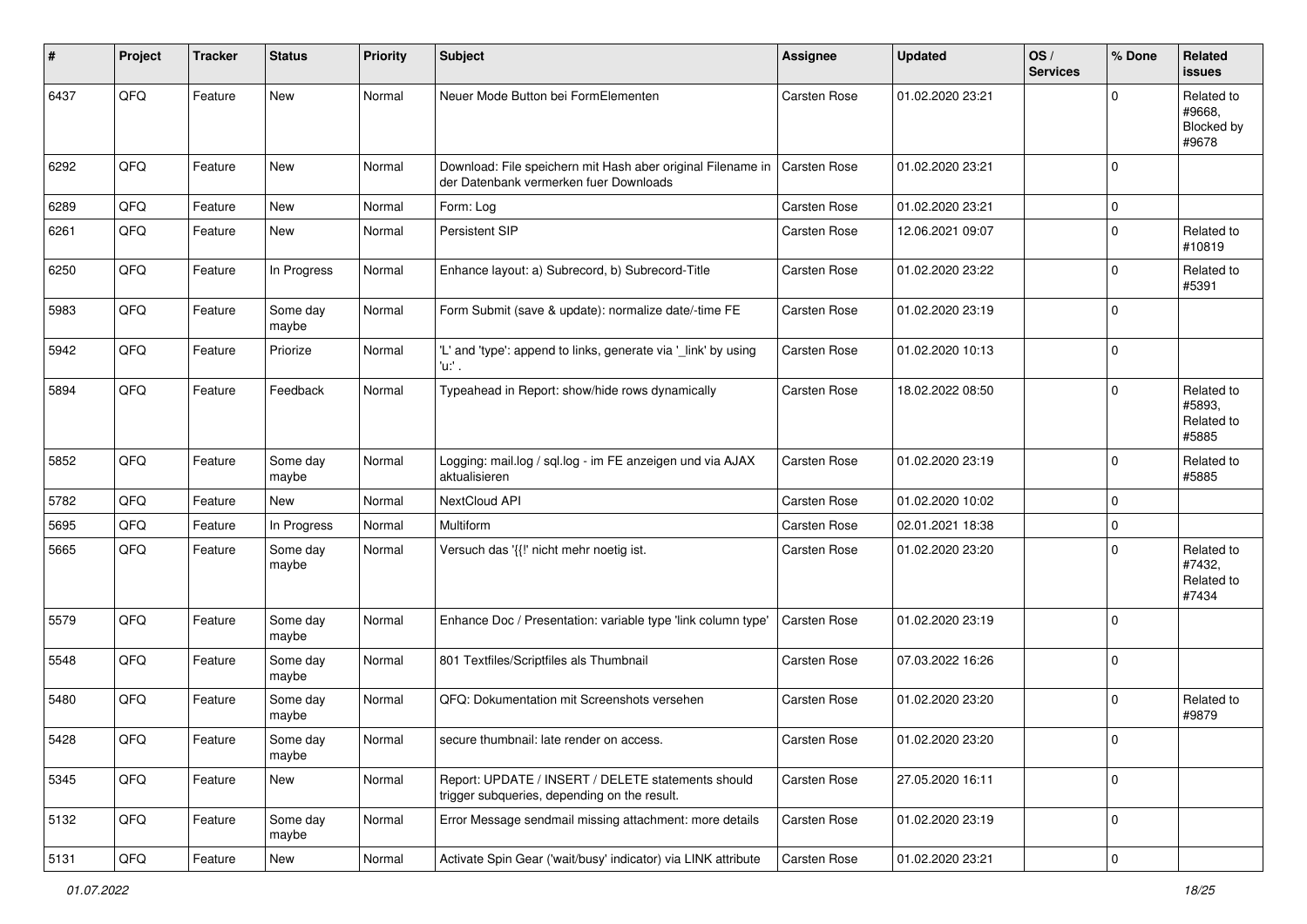| #    | Project | <b>Tracker</b> | <b>Status</b>     | <b>Priority</b> | <b>Subject</b>                                                                                                          | <b>Assignee</b>     | <b>Updated</b>   | OS/<br><b>Services</b> | % Done      | Related<br>issues                           |
|------|---------|----------------|-------------------|-----------------|-------------------------------------------------------------------------------------------------------------------------|---------------------|------------------|------------------------|-------------|---------------------------------------------|
| 4956 | QFQ     | Feature        | Some day<br>maybe | Normal          | Sendmail: Benutzerdefinierte Headers                                                                                    | Carsten Rose        | 11.12.2019 16:02 |                        | $\mathbf 0$ |                                             |
| 4872 | QFQ     | Feature        | Some day<br>maybe | Normal          | Fields of Typo3 page available in STORE_TYPO3                                                                           | <b>Carsten Rose</b> | 01.02.2020 23:19 |                        | $\mathbf 0$ |                                             |
| 4869 | QFQ     | Feature        | Some day<br>maybe | Normal          | Dynamic Update (show, hide, readonly?, required?) for<br><b>Template Group Elements</b>                                 | Carsten Rose        | 01.02.2020 23:19 |                        | $\Omega$    | Related to<br>#4865                         |
| 4839 | QFQ     | Feature        | Some day<br>maybe | Normal          | qfq-handle in <head> Abschnitt</head>                                                                                   | Carsten Rose        | 11.12.2019 16:02 |                        | 0           |                                             |
| 4757 | QFQ     | Feature        | Some day<br>maybe | Normal          | Test subrecord: download links ok? Links ok?                                                                            | Carsten Rose        | 01.02.2020 23:20 |                        | $\Omega$    |                                             |
| 4652 | QFQ     | Feature        | Some day<br>maybe | Normal          | UZH CD: Weiterleitung auf benutzerdefinierte 403/404 Seite                                                              | <b>Carsten Rose</b> | 01.02.2020 23:20 |                        | $\mathbf 0$ |                                             |
| 4650 | QFQ     | Feature        | Some day<br>maybe | Normal          | Convert html to doc/rtf                                                                                                 | Carsten Rose        | 01.02.2020 23:20 |                        | $\Omega$    | Related to<br>#10704                        |
| 4606 | QFQ     | Feature        | Some day<br>maybe | Normal          | link: qualifier to render bootstrap button                                                                              | Carsten Rose        | 01.02.2020 23:19 |                        | $\Omega$    |                                             |
| 4413 | QFQ     | Feature        | <b>New</b>        | Normal          | fieldset: show/hidden, modeSql, dynamicUpdate                                                                           | Carsten Rose        | 09.02.2022 15:19 |                        | $\mathbf 0$ |                                             |
| 4365 | QFQ     | Feature        | Some day<br>maybe | Normal          | Multi Language: new way of config                                                                                       | Carsten Rose        | 01.02.2020 23:20 |                        | $\pmb{0}$   |                                             |
| 4349 | QFQ     | Feature        | Some day<br>maybe | Normal          | link download: downloaded external URL to<br>deliver/concatenate - check mimetipe and handle it correctly               | Carsten Rose        | 11.12.2019 16:02 |                        | $\pmb{0}$   |                                             |
| 4343 | QFQ     | Feature        | Some day<br>maybe | Normal          | Link: Classifier to add 'attributes'                                                                                    | Carsten Rose        | 01.02.2020 23:20 |                        | $\mathbf 0$ | Related to<br>#14077                        |
| 4330 | QFQ     | Feature        | Some day<br>maybe | Normal          | Error Message: report missing {{ / }} in sqlUpdate, sqlInsert.<br>sqlDelete, sqlAfter, sqlBefore in FE action elements. | Carsten Rose        | 01.02.2020 23:20 |                        | $\mathbf 0$ |                                             |
| 4259 | QFQ     | Feature        | Some day<br>maybe | Normal          | Instant trigger a cron job                                                                                              | Carsten Rose        | 11.12.2019 16:03 |                        | $\Omega$    |                                             |
| 4250 | QFQ     | Feature        | <b>New</b>        | Normal          | AutoCron in QFQ via PHP                                                                                                 | Carsten Rose        | 01.02.2020 23:21 |                        | $\mathbf 0$ | Related to<br>#3292,<br>Related to<br>#3291 |
| 4197 | QFQ     | Feature        | Some day<br>maybe | Normal          | Unit Test fuer JSON Stream von QuickFormQuery.php ><br>doForm()                                                         | Carsten Rose        | 11.12.2019 16:03 |                        | 0           |                                             |
| 4082 | QFQ     | Feature        | <b>New</b>        | Normal          | Dynamic Update: modeSql - useful default                                                                                | Carsten Rose        | 01.02.2020 23:22 |                        | 0           |                                             |
| 4050 | QFQ     | Feature        | <b>New</b>        | Normal          | sql.log: 1) FormElement ID which causes a specific action,<br>2) Result in the same row.                                | <b>Carsten Rose</b> | 15.04.2020 11:35 |                        | 0           | Related to<br>#5458                         |
| 4026 | QFQ     | Feature        | Some day<br>maybe | Normal          | sqlLog.sql: log number of FE.id                                                                                         | Carsten Rose        | 11.12.2019 16:03 |                        | $\Omega$    | Related to<br>#5458                         |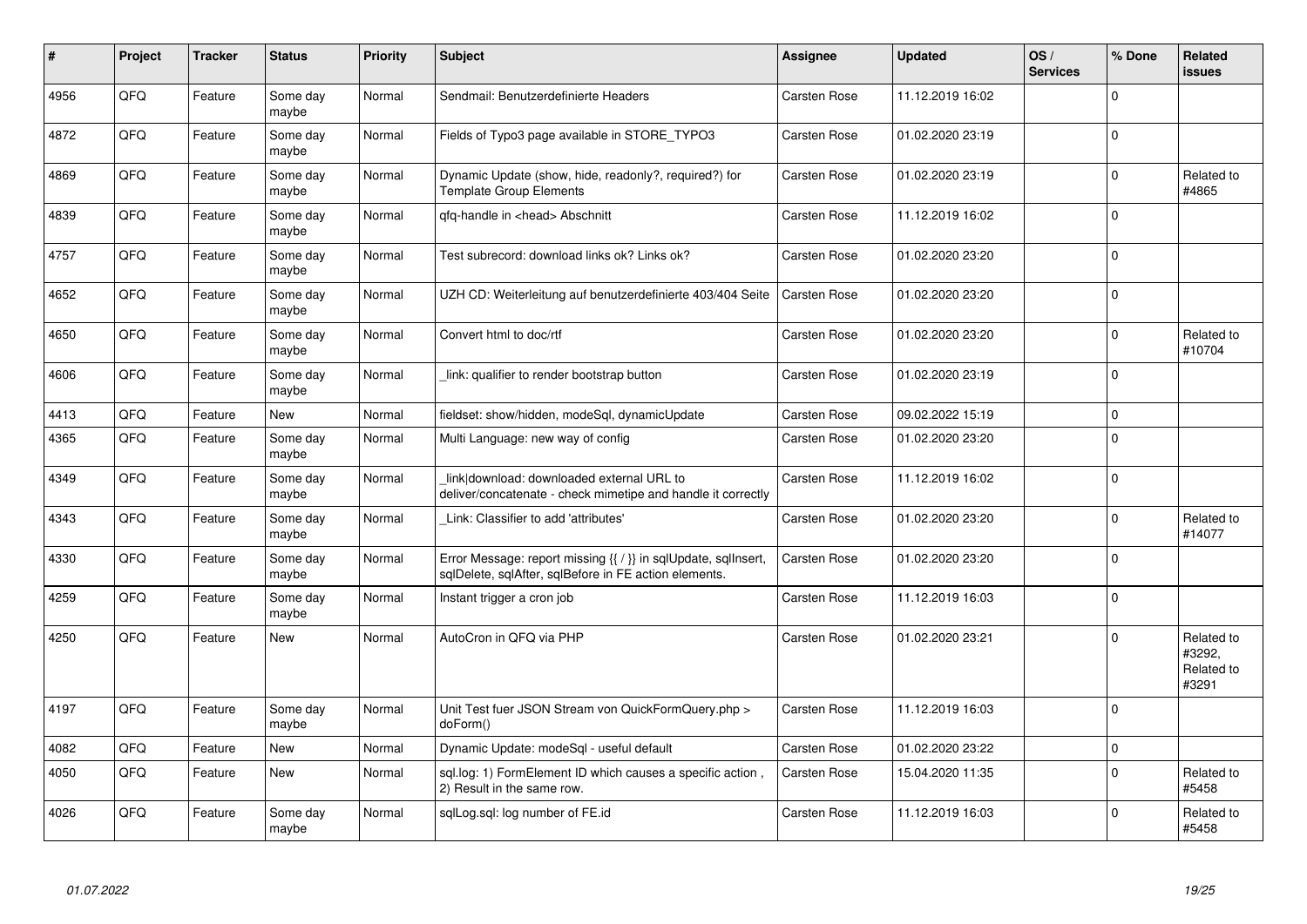| #    | Project | <b>Tracker</b> | <b>Status</b>     | <b>Priority</b> | <b>Subject</b>                                                                                                                               | Assignee            | <b>Updated</b>   | OS/<br><b>Services</b> | % Done      | Related<br>issues                           |
|------|---------|----------------|-------------------|-----------------|----------------------------------------------------------------------------------------------------------------------------------------------|---------------------|------------------|------------------------|-------------|---------------------------------------------|
| 4023 | QFQ     | Feature        | New               | Normal          | prepared statements - FE action: salveld, sgllnsert,<br>sqlUpdate, sqlDelete, sqlBefore, sqlAfter                                            | Carsten Rose        | 11.12.2019 16:15 |                        | $\Omega$    |                                             |
| 4018 | QFQ     | Feature        | <b>New</b>        | Normal          | typeahead: long query parameter / answer triggers 'Attack<br>detected' and purges current SIP storage.                                       | <b>Carsten Rose</b> | 29.06.2022 22:46 |                        | 0           | Related to<br>#9077                         |
| 3991 | QFQ     | Feature        | Some day<br>maybe | Normal          | report: Columnname ' skipWrap' skips 'fbeg', 'fend'                                                                                          | Carsten Rose        | 11.12.2019 16:03 |                        | $\Omega$    |                                             |
| 3947 | QFQ     | Feature        | Some day<br>maybe | Normal          | Attack detectect: logout current user                                                                                                        | Carsten Rose        | 11.12.2019 16:03 |                        | $\Omega$    | Related to<br>#5458.<br>Related to<br>#6299 |
| 3942 | QFQ     | Feature        | Some day<br>maybe | Normal          | Action Elemente: neu generierte IDs via FE weitergeben                                                                                       | <b>Carsten Rose</b> | 11.12.2019 16:03 |                        | 0           | Related to<br>#3941                         |
| 3941 | QFQ     | Feature        | Some day<br>maybe | Normal          | sqlAfter: es sollten mehrere moeglich sein                                                                                                   | Carsten Rose        | 11.12.2019 16:03 |                        | $\Omega$    | Related to<br>#3942                         |
| 3905 | QFQ     | Feature        | Some day<br>maybe | Normal          | Documentation: Best Practice anhand eines Online<br>Bewerbungstools                                                                          | Carsten Rose        | 11.12.2019 16:03 |                        | $\Omega$    |                                             |
| 3900 | QFQ     | Feature        | Some day<br>maybe | Normal          | Extend documentation of 'Copy / Paste'                                                                                                       | Carsten Rose        | 11.12.2019 16:03 |                        | 0           | Related to<br>#3899                         |
| 3877 | QFQ     | Feature        | Some day<br>maybe | Normal          | FormEditor: die Felder die aktuell nicht gebraucht werden<br>nur auf readonly/disabled setzen (nicht ausblenden > das<br>irritiert.          | <b>Carsten Rose</b> | 11.12.2019 16:03 |                        | $\Omega$    |                                             |
| 3867 | QFQ     | Feature        | Priorize          | Normal          | Readonly Formular: Template Groups add/delete<br>ausbeldnen                                                                                  | Carsten Rose        | 05.05.2021 22:12 |                        | $\mathsf 0$ |                                             |
| 3708 | QFQ     | Feature        | Some day<br>maybe | Normal          | Form: input - 'specialchars', 'none'  gewisse tags<br>erlauben, andere verbieten                                                             | Carsten Rose        | 11.12.2019 16:02 |                        | $\pmb{0}$   | Related to<br>#14320                        |
| 3677 | QFQ     | Feature        | Some day<br>maybe | Normal          | wkhtmltopdf: FE User access prohibited, if client IP changes<br>\$TYPO3_CONF_VARS[FE][lockIP]                                                | <b>Carsten Rose</b> | 11.12.2019 16:02 |                        | $\mathbf 0$ |                                             |
| 3666 | QFQ     | Feature        | Some day<br>maybe | Normal          | a) Performance Messung: mysql_real_escape_string() im<br>Vergleich zu str_replace(), b) doppeltes Aufrufen von<br>mysql real escape string() | Carsten Rose        | 11.12.2019 16:02 |                        | 0           |                                             |
| 3504 | QFQ     | Feature        | <b>New</b>        | Normal          | Logging: welche Action FEs werden wann wie ausgefuehrt                                                                                       | <b>Carsten Rose</b> | 01.02.2020 23:21 |                        | $\Omega$    | Related to<br>#5458,<br>Related to<br>#4092 |
| 3458 | QFQ     | Feature        | Some day<br>maybe | Normal          | Display 'Edit Form Element'-Checkbox on form: should<br>depend on FE Group                                                                   | Carsten Rose        | 11.12.2019 16:02 |                        | $\Omega$    | Related to<br>#3447                         |
| 3457 | QFQ     | Feature        | Some day<br>maybe | Normal          | LDAP: concat multi values to one single entry                                                                                                | Carsten Rose        | 11.12.2019 16:02 |                        | $\Omega$    |                                             |
| 3432 | QFQ     | Feature        | <b>New</b>        | Normal          | subrecord: dynamicUpdate                                                                                                                     | <b>Carsten Rose</b> | 11.06.2020 21:10 |                        | 0           | Related to<br>#5691                         |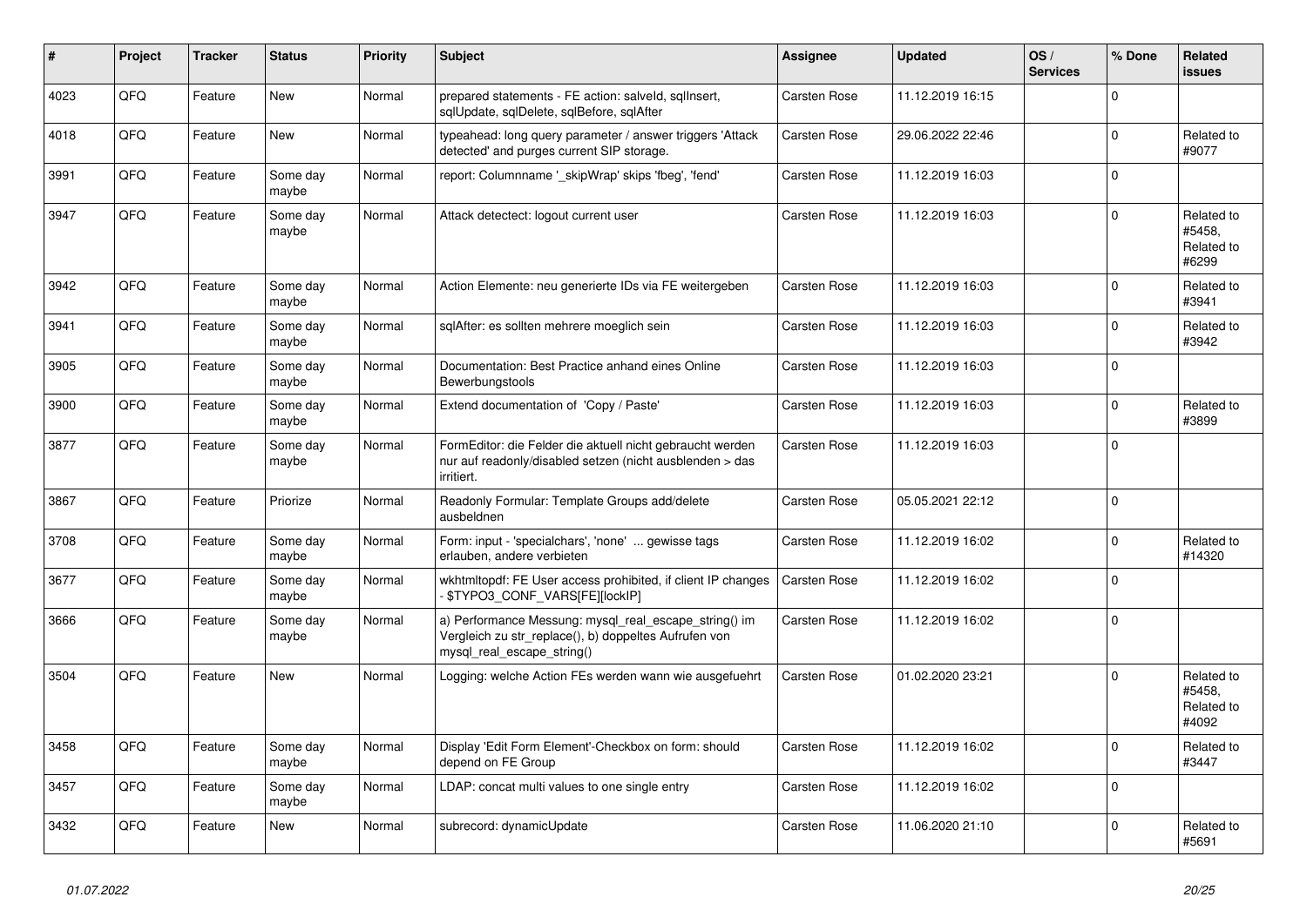| #     | Project | <b>Tracker</b> | <b>Status</b>     | <b>Priority</b> | <b>Subject</b>                                                                                                     | Assignee            | <b>Updated</b>   | OS/<br><b>Services</b> | % Done      | Related<br><b>issues</b>                    |
|-------|---------|----------------|-------------------|-----------------|--------------------------------------------------------------------------------------------------------------------|---------------------|------------------|------------------------|-------------|---------------------------------------------|
| 3402  | QFQ     | Feature        | Some day<br>maybe | Normal          | Syntax Highlighting via CodeMirror                                                                                 | <b>Carsten Rose</b> | 11.12.2019 16:02 |                        | 100         | Related to<br>#3207                         |
| 3385  | QFQ     | Feature        | Some day<br>maybe | Normal          | templateGroup: insert/update/delete non primary records                                                            | <b>Carsten Rose</b> | 11.12.2019 16:02 |                        | $\mathbf 0$ |                                             |
| 3350  | QFQ     | Feature        | Some day<br>maybe | Normal          | FormEditor: Hilfetext hinter 'checktype'                                                                           | Carsten Rose        | 11.12.2019 16:02 |                        | 0           |                                             |
| 3332  | QFQ     | Feature        | Some day<br>maybe | Normal          | Uploads: Thumbnails, Details zum hochgeladenen File                                                                | Carsten Rose        | 11.12.2019 16:02 |                        | 0           | Related to<br>#3264,<br>Related to<br>#5333 |
| 3331  | QFQ     | Feature        | Some day<br>maybe | Normal          | Default Tooltip fuer _page? Links: mit Form und Record ID                                                          | <b>Carsten Rose</b> | 11.12.2019 16:02 |                        | $\Omega$    |                                             |
| 3291  | QFQ     | Feature        | Some day<br>maybe | Normal          | AutoCron websiteToken                                                                                              | Carsten Rose        | 11.12.2019 16:02 |                        | 0           | Related to<br>#4250                         |
| 3285  | QFQ     | Feature        | Some day<br>maybe | Normal          | Zeichenlimit pro Feld: textarea / editor                                                                           | Carsten Rose        | 11.12.2019 16:02 |                        | 0           |                                             |
| 3267  | QFQ     | Feature        | Some day<br>maybe | Normal          | 2 Forms auf einer Seite: real + Read only                                                                          | <b>Carsten Rose</b> | 11.12.2019 16:03 |                        | $\pmb{0}$   |                                             |
| 3216  | QFQ     | Feature        | Some day<br>maybe | Normal          | dynamic update für checkbox label2                                                                                 | <b>Carsten Rose</b> | 11.12.2019 16:03 |                        | $\mathbf 0$ | Related to<br>#2081                         |
| 2995  | QFQ     | Feature        | Some day<br>maybe | Normal          | Dropdown JQuery Plugin: 'chosen' - Moeglichkeit um Select<br>Listen mehr Funktion zu geben. Kein Bootstrap noetig. | Carsten Rose        | 11.12.2019 16:03 |                        | 0           |                                             |
| 2361  | QFQ     | Feature        | <b>New</b>        | Normal          | Logging wer/wann/wo welches Formular aufgerufen hat                                                                | Carsten Rose        | 11.12.2019 16:15 |                        | $\Omega$    | Related to<br>#4432,<br>Related to<br>#7480 |
| 2084  | QFQ     | Feature        | Some day<br>maybe | Normal          | Mailto mit encryption: Subrecord                                                                                   | <b>Carsten Rose</b> | 11.12.2019 16:03 |                        | $\mathbf 0$ | Related to<br>#2082                         |
| 1946  | QFQ     | Feature        | Some day<br>maybe | Normal          | Kontrolle ob der ReadOnly Modus bei den<br>Formularelementen korrekt implementiert ist                             | Carsten Rose        | 11.12.2019 16:03 |                        | 0           |                                             |
| 1635  | QFQ     | Feature        | Some day<br>maybe | Normal          | QFQ Extension content record: weitere Optionen<br>einblenden.                                                      | Carsten Rose        | 11.12.2019 16:03 |                        | $\mathbf 0$ |                                             |
| 3537  | QFQ     | Feature        | Some day<br>maybe | Low             | SHOW COLUMNS FROM tableName - Extend '{{!'<br>definition                                                           | Carsten Rose        | 11.12.2019 16:02 |                        | $\mathbf 0$ |                                             |
| 3273  | QFQ     | Feature        | Some day<br>maybe | Low             | Dirty Flag in Form                                                                                                 | Carsten Rose        | 11.12.2019 16:02 |                        | $\pmb{0}$   |                                             |
| 11237 | QFQ     | Bug            | New               | High            | Radiobutton / parameter.buttonClass= btn-default - kein dirty   Benjamin Baer<br>Trigger                           |                     | 03.05.2021 21:12 |                        | $\pmb{0}$   | Related to<br>#10766                        |
| 11057 | QFQ     | Bug            | New               | High            | Checkboxes ohne span.checkmark im Report werden<br>ausgeblendet                                                    | Benjamin Baer       | 03.05.2021 21:12 |                        | 0           | Related to<br>#11039                        |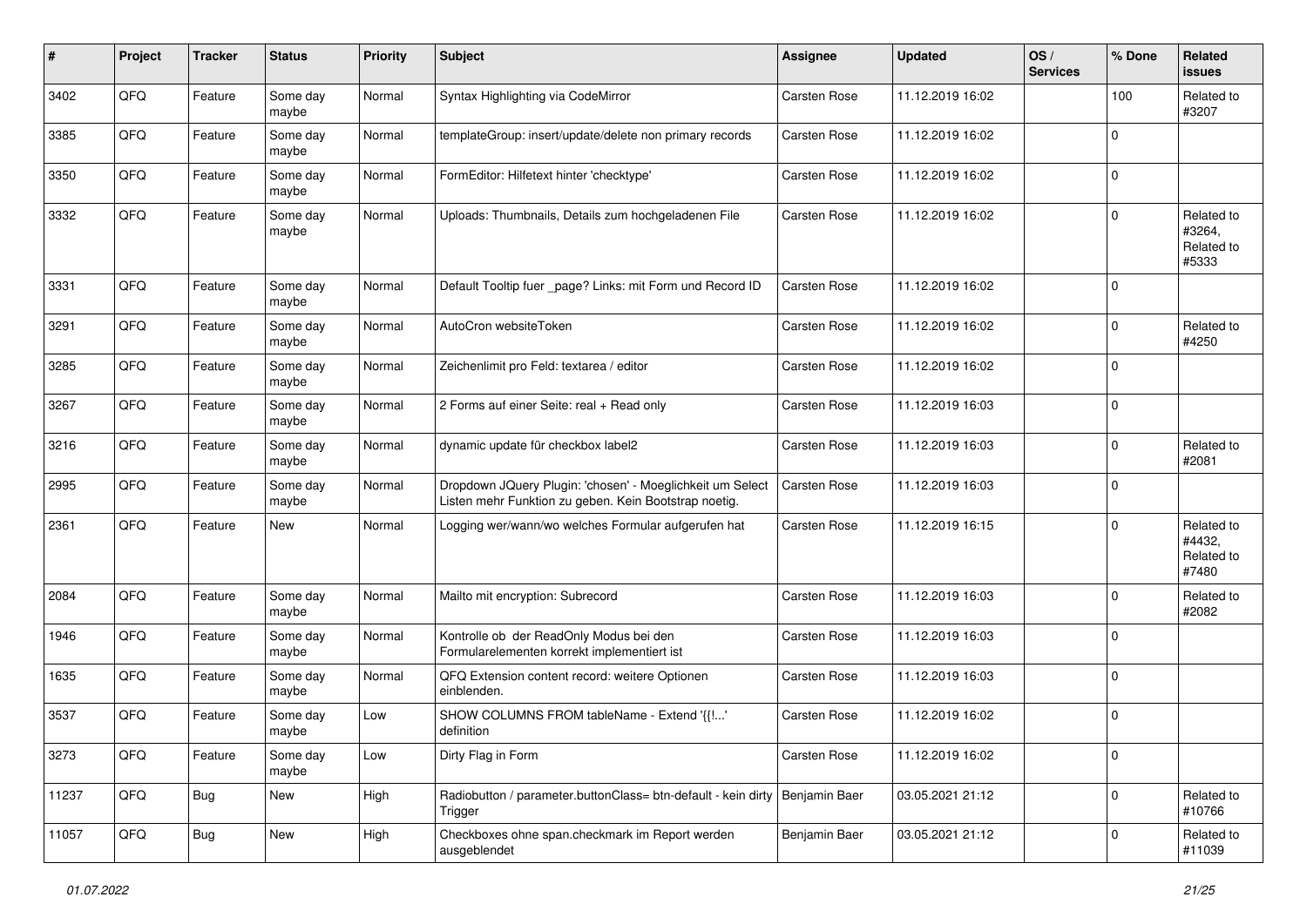| #     | Project | <b>Tracker</b> | <b>Status</b>     | <b>Priority</b> | Subject                                                                                                                                                  | Assignee      | <b>Updated</b>   | OS/<br><b>Services</b> | % Done      | Related<br>issues                                                     |
|-------|---------|----------------|-------------------|-----------------|----------------------------------------------------------------------------------------------------------------------------------------------------------|---------------|------------------|------------------------|-------------|-----------------------------------------------------------------------|
| 13647 | QFQ     | <b>Bug</b>     | <b>New</b>        | Normal          | Autofocus funktioniert nicht auf Chrome                                                                                                                  | Benjamin Baer | 19.03.2022 17:44 |                        | 0           |                                                                       |
| 13528 | QFQ     | Bug            | New               | Normal          | gfg.io > releases: es wird kein neues Release angelegt                                                                                                   | Benjamin Baer | 19.03.2022 17:46 |                        | $\mathbf 0$ |                                                                       |
| 9898  | QFQ     | <b>Bug</b>     | Feedback          | Normal          | Formular trotz Timeout gespeichert                                                                                                                       | Benjamin Baer | 01.02.2020 15:56 |                        | $\mathbf 0$ |                                                                       |
| 9535  | QFQ     | Bug            | Feedback          | Normal          | Report:  AS '_vertical' - column to wide - vertical >> rot45,<br>rot <sub>90</sub>                                                                       | Benjamin Baer | 01.02.2020 15:56 |                        | $\Omega$    |                                                                       |
| 6566  | QFQ     | Bug            | Priorize          | Normal          | Link Function 'delete': provided parameter missing on page<br>reload                                                                                     | Benjamin Baer | 03.01.2022 08:08 |                        | $\Omega$    |                                                                       |
| 6140  | QFQ     | <b>Bug</b>     | Priorize          | Normal          | QFQ DnD Sort: Locked fields                                                                                                                              | Benjamin Baer | 21.03.2022 09:56 |                        | 0           |                                                                       |
| 4457  | QFQ     | <b>Bug</b>     | Priorize          | Normal          | typeahead: pressing return to select an item, saves the form<br>and closes the form.                                                                     | Benjamin Baer | 03.01.2022 08:01 |                        | $\mathbf 0$ | Related to<br>#4398                                                   |
| 4454  | QFQ     | Bug            | Some day<br>maybe | Normal          | Required Elements: multiple elements in a row - whole row<br>marked if only one input is empty.                                                          | Benjamin Baer | 01.02.2020 23:20 |                        | $\Omega$    |                                                                       |
| 4398  | QFQ     | <b>Bug</b>     | Some day<br>maybe | Normal          | Typeahead: mouse click in a prefilled input opens a single<br>item dropdown with the current value - click on it seems to<br>set the value, not the key. | Benjamin Baer | 01.02.2020 23:20 |                        | $\mathbf 0$ | Related to<br>#4457                                                   |
| 2665  | QFQ     | <b>Bug</b>     | Priorize          | Normal          | Dynamic Update funktioniert nicht, wenn beim<br>entsprechenden FormElement eine size angegeben ist.                                                      | Benjamin Baer | 03.01.2022 08:12 |                        | 30          |                                                                       |
| 2063  | QFQ     | Bug            | Some day<br>maybe | Normal          | Pills auf 'inaktiv' setzen falls keine Element auf dem Pill<br>sichtbar sind.                                                                            | Benjamin Baer | 11.12.2019 16:03 |                        | $\mathbf 0$ | Related to<br>#3752                                                   |
| 9548  | QFQ     | Feature        | Feedback          | High            | FormElement: Pattern mismatch - optional report only on<br>focus lost                                                                                    | Benjamin Baer | 03.05.2021 21:14 |                        | $\Omega$    |                                                                       |
| 7602  | QFQ     | Feature        | ToDo              | High            | Multi Select: with checkboxes                                                                                                                            | Benjamin Baer | 22.03.2022 09:07 |                        | $\Omega$    |                                                                       |
| 12556 | QFQ     | Feature        | <b>New</b>        | Normal          | Pills Title: colored = static or dynamic on allrequiredgiven                                                                                             | Benjamin Baer | 19.03.2022 17:49 |                        | $\mathbf 0$ |                                                                       |
| 12490 | QFQ     | Feature        | New               | Normal          | Loading Plugins in QFQ - see what tinymce does. (lazy<br>loading)                                                                                        | Benjamin Baer | 08.06.2022 10:37 |                        | $\Omega$    | Related to<br>#12611,<br>Related to<br>#10013,<br>Related to<br>#7732 |
| 12476 | QFQ     | Feature        | New               | Normal          | clearMe: a) should trigger 'dirty', b) sticky on textarea resize                                                                                         | Benjamin Baer | 04.01.2022 08:40 |                        | $\mathbf 0$ | Related to<br>#9528                                                   |
| 10003 | QFQ     | Feature        | Priorize          | Normal          | fieldset: stronger visualize group                                                                                                                       | Benjamin Baer | 12.02.2020 08:13 |                        | 0           |                                                                       |
| 9135  | QFQ     | Feature        | Priorize          | Normal          | Progress Bar generic / replace old hourglass download<br>popup                                                                                           | Benjamin Baer | 03.01.2022 07:43 |                        | U           |                                                                       |
| 9130  | QFQ     | Feature        | Some day<br>maybe | Normal          | tablesorter: Automatic Row numbering / Zeilenummer                                                                                                       | Benjamin Baer | 01.02.2020 23:22 |                        | $\pmb{0}$   |                                                                       |
| 8522  | QFQ     | Feature        | Some day<br>maybe | Normal          | build QFQ - npm warnings                                                                                                                                 | Benjamin Baer | 01.02.2020 23:19 |                        | 50          |                                                                       |
| 7965  | QFQ     | Feature        | Priorize          | Normal          | Input type 'text' with visual format - currency                                                                                                          | Benjamin Baer | 03.01.2022 07:45 |                        | $\mathsf 0$ |                                                                       |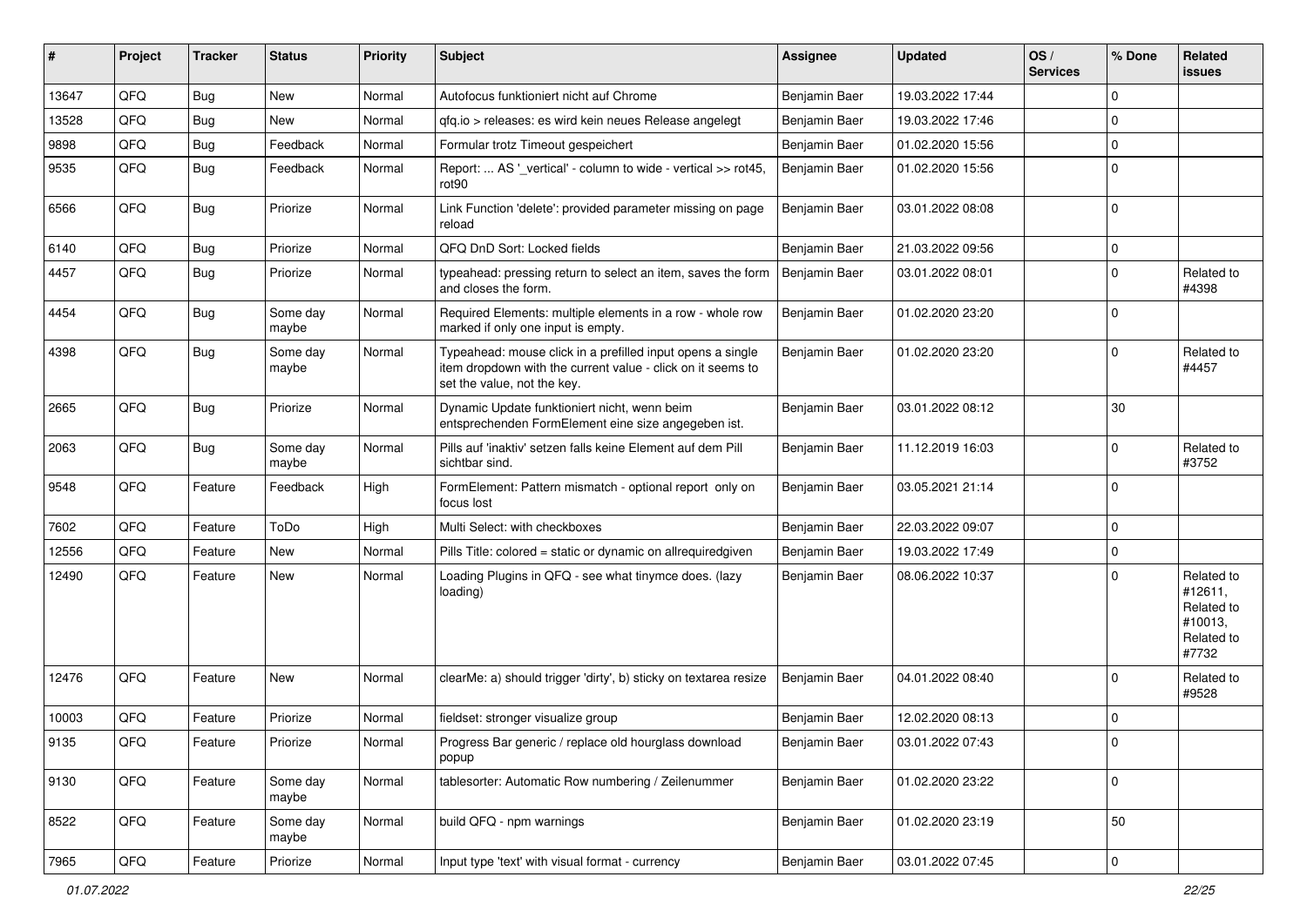| #     | Project    | <b>Tracker</b> | <b>Status</b>     | <b>Priority</b> | <b>Subject</b>                                                                | <b>Assignee</b> | <b>Updated</b>   | OS/<br><b>Services</b> | % Done      | Related<br>issues                                                      |
|-------|------------|----------------|-------------------|-----------------|-------------------------------------------------------------------------------|-----------------|------------------|------------------------|-------------|------------------------------------------------------------------------|
| 7732  | QFQ        | Feature        | Some day<br>maybe | Normal          | Javascript: Lazy Loading der add on libs                                      | Benjamin Baer   | 08.06.2022 10:38 |                        | $\Omega$    | Related to<br>#12611,<br>Related to<br>#12490,<br>Related to<br>#10013 |
| 7730  | QFQ        | Feature        | Priorize          | Normal          | SELECT Box: title in between                                                  | Benjamin Baer   | 01.02.2020 23:22 |                        | 0           |                                                                        |
| 6972  | QFQ        | Feature        | Some day<br>maybe | Normal          | Fabric Clipboard / cross browser tab                                          | Benjamin Baer   | 01.02.2020 23:21 |                        | $\mathbf 0$ |                                                                        |
| 6970  | QFQ        | Feature        | Some day<br>maybe | Normal          | tablesorter: default fuer 'sortReset' aendern von 'Ctrl' zu 'Alt'             | Benjamin Baer   | 01.02.2020 23:21 |                        | $\mathbf 0$ |                                                                        |
| 6870  | QFQ        | Feature        | Priorize          | Normal          | Click on '_link' triggers an API call                                         | Benjamin Baer   | 03.01.2022 08:25 |                        | $\pmb{0}$   |                                                                        |
| 6801  | QFQ        | Feature        | Priorize          | Normal          | Fabric: Maximize / FullIscreen                                                | Benjamin Baer   | 21.03.2022 09:56 |                        | 0           |                                                                        |
| 6224  | QFQ        | Feature        | Priorize          | Normal          | Dynamic update: fade in/out fields                                            | Benjamin Baer   | 21.03.2022 09:50 |                        | 0           |                                                                        |
| 5562  | QFQ        | Feature        | Priorize          | Normal          | Drag'n'Drop fuer Uploads                                                      | Benjamin Baer   | 21.03.2022 09:52 |                        | 0           | Related to<br>#9706                                                    |
| 5389  | QFQ        | Feature        | Some day<br>maybe | Normal          | QFQ Design: Multline label / note                                             | Benjamin Baer   | 01.02.2020 23:19 |                        | $\mathbf 0$ |                                                                        |
| 5366  | QFQ        | Feature        | Priorize          | Normal          | Saving with keyboard shortcuts                                                | Benjamin Baer   | 21.03.2022 09:47 |                        | 0           |                                                                        |
| 5024  | QFQ        | Feature        | Some day<br>maybe | Normal          | Fabric: Generate PDF with edits                                               | Benjamin Baer   | 01.02.2020 23:20 |                        | $\Omega$    | Related to<br>#10704                                                   |
| 4420  | QFQ        | Feature        | Some day<br>maybe | Normal          | Client: Local Storage - store the changes of a form, local in<br>the browser. | Benjamin Baer   | 11.12.2019 16:02 |                        | 0           |                                                                        |
| 3692  | QFQ        | Feature        | Some day<br>maybe | Normal          | QFQ Webseite                                                                  | Benjamin Baer   | 11.12.2019 16:02 |                        | $\mathbf 0$ | Related to<br>#5033                                                    |
| 3415  | QFQ        | Feature        | Some day<br>maybe | Normal          | FE Login Box Templatefile                                                     | Benjamin Baer   | 11.12.2019 16:02 |                        | $\mathbf 0$ |                                                                        |
| 14185 | QFQ        | Feature        | New               | Normal          | External/Autocron.php - better suitable directory                             | Support: System | 28.05.2022 11:03 |                        | $\pmb{0}$   |                                                                        |
| 10766 | QFQ        | <b>Bug</b>     | New               | High            | Radiobutton / parameter.buttonClass=btn-default: dynamic<br>update            |                 | 03.05.2021 21:12 |                        | $\mathbf 0$ | Related to<br>#11237                                                   |
| 11715 | QFQ        | <b>Bug</b>     | <b>New</b>        | Normal          | acceptZeroAsRequired and requiredOffButMark do not<br>coincide                |                 | 08.12.2020 12:13 |                        | $\mathbf 0$ |                                                                        |
| 11522 | <b>QFQ</b> | <b>Bug</b>     | New               | Normal          | Aus/Einblenden von Reitern                                                    |                 | 13.11.2020 14:58 |                        | 0           |                                                                        |
| 10890 | QFQ        | Bug            | New               | Normal          | AutoCron hangs                                                                |                 | 20.07.2020 13:56 |                        | $\mathbf 0$ |                                                                        |
| 10759 | QFQ        | <b>Bug</b>     | New               | Normal          | emptyMeansNull - Feld falsch aktualisiert                                     |                 | 12.11.2020 23:45 |                        | $\pmb{0}$   |                                                                        |
| 10324 | QFQ        | <b>Bug</b>     | New               | Normal          | Excel Export mit Template funktioniert nur, wenn Template<br>vor uid kommt    |                 | 30.03.2020 11:20 |                        | $\pmb{0}$   | Related to<br>#10257                                                   |
| 9855  | QFQ        | Bug            | New               | Normal          | <b>Required Check</b>                                                         |                 | 01.02.2020 15:56 |                        | $\pmb{0}$   |                                                                        |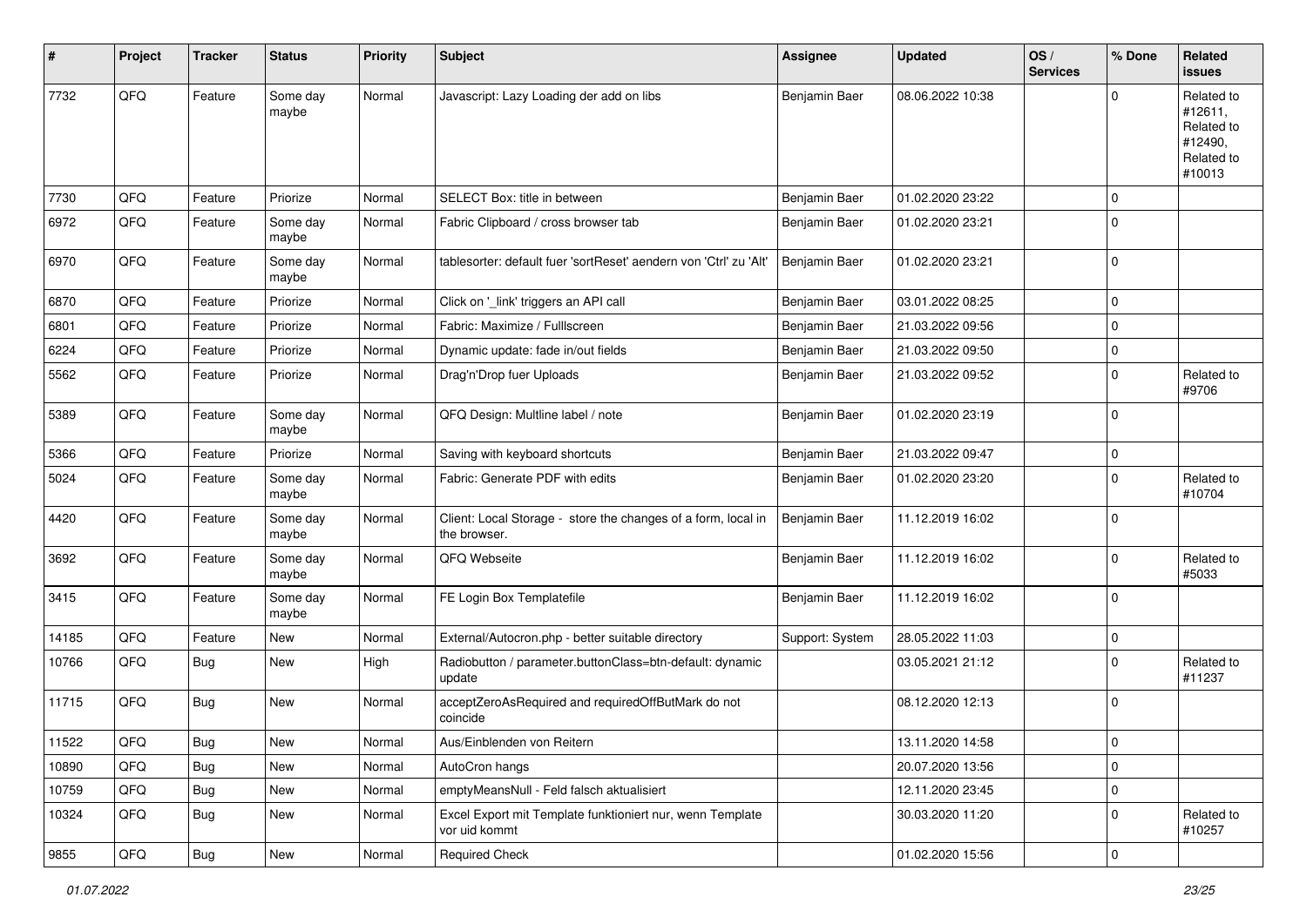| $\sharp$ | Project | <b>Tracker</b> | <b>Status</b>     | <b>Priority</b> | <b>Subject</b>                                                                            | <b>Assignee</b> | <b>Updated</b>   | OS/<br><b>Services</b> | % Done      | Related<br>issues                           |
|----------|---------|----------------|-------------------|-----------------|-------------------------------------------------------------------------------------------|-----------------|------------------|------------------------|-------------|---------------------------------------------|
| 9126     | QFQ     | <b>Bug</b>     | Some day<br>maybe | Normal          | hidden Form elements are present in page source                                           |                 | 02.01.2021 18:41 |                        | $\mathbf 0$ |                                             |
| 9024     | QFQ     | <b>Bug</b>     | Some day<br>maybe | Normal          | QFQ Einarbeitung                                                                          |                 | 01.02.2020 15:56 |                        | $\mathbf 0$ |                                             |
| 9020     | QFQ     | <b>Bug</b>     | Some day<br>maybe | Normal          | radio mit buttonClass und dynamicUpdate lassen sich nicht<br>kombinieren                  |                 | 11.12.2019 16:01 |                        | $\mathbf 0$ |                                             |
| 7402     | QFQ     | <b>Bug</b>     | Some day<br>maybe | Normal          | thumbnail cache: outdated picture when permission denied<br>and permission resolved.      |                 | 01.02.2020 23:20 |                        | 0           |                                             |
| 7281     | QFQ     | <b>Bug</b>     | Some day<br>maybe | Normal          | Subrecords: on large screen separator line too short                                      |                 | 01.02.2020 23:19 |                        | $\mathbf 0$ |                                             |
| 7101     | QFQ     | <b>Bug</b>     | Some day<br>maybe | Normal          | 'form' in SIP and 'report' - breaks                                                       |                 | 01.02.2020 23:20 |                        | 0           |                                             |
| 5877     | QFQ     | <b>Bug</b>     | Some day<br>maybe | Normal          | FE.type=note:bsColumn strange behaviour                                                   |                 | 01.02.2020 23:19 |                        | $\Omega$    |                                             |
| 4546     | QFQ     | <b>Bug</b>     | Some day<br>maybe | Normal          | NH: SIP storage is destroyed                                                              |                 | 01.02.2020 23:20 |                        | 0           |                                             |
| 4441     | QFQ     | Bug            | Some day<br>maybe | Normal          | \$ SERVER Vars sollten nur aus dem Store genommen<br>werden - Code entsprechend anpassen. |                 | 11.12.2019 16:02 |                        | $\mathbf 0$ |                                             |
| 4138     | QFQ     | <b>Bug</b>     | Some day<br>maybe | Normal          | style fehlt                                                                               |                 | 11.12.2019 16:03 |                        | $\mathbf 0$ |                                             |
| 4122     | QFQ     | <b>Bug</b>     | Some day<br>maybe | Normal          | file: Render Mode hat keinen Effekt                                                       |                 | 11.12.2019 16:03 |                        | 0           |                                             |
| 11195    | QFQ     | <b>Bug</b>     | New               | Low             | Dynamic Update: Note not updated if new text is empty<br>(v20.4)                          |                 | 25.09.2020 11:14 |                        | $\Omega$    |                                             |
| 11850    | QFQ     | Feature        | New               | Urgent          | Wizard Form: basierend auf einer Tabelle eine Form<br>anlegen.                            |                 | 03.05.2021 21:12 |                        | $\Omega$    | Blocked by<br>#8082                         |
| 880      | QFQ     | Feature        | Some day<br>maybe | Urgent          | Security: PHP, SQL Injection, XSS                                                         |                 | 03.05.2021 21:14 |                        | $\Omega$    | Related to<br>#14320                        |
| 10114    | QFQ     | Feature        | <b>New</b>        | High            | Symbol (Link): 'G:' (Glyphicon) replaced by 'i:' (icon)                                   |                 | 07.12.2021 17:19 |                        | $\Omega$    | Related to<br>#3797,<br>Related to<br>#4194 |
| 12156    | QFQ     | Feature        | New               | Normal          | Form: Optional disable 'leave page'                                                       |                 | 03.05.2021 20:45 |                        | 0           |                                             |
| 12135    | QFQ     | Feature        | New               | Normal          | Subrecord: Notiz                                                                          |                 | 24.04.2021 16:58 |                        | $\pmb{0}$   |                                             |
| 12039    | QFQ     | Feature        | New               | Normal          | Missing htmlSpecialChar() in pre processing on form submit                                |                 | 18.02.2021 00:09 |                        | 0           | Related to<br>#14320                        |
| 12038    | QFQ     | Feature        | New               | Normal          | a) STORE_VAR: filenameOnlyStripUniq, b) SP:<br>QSTRIPUNIQ()                               |                 | 17.02.2021 23:55 |                        | $\mathbf 0$ |                                             |
| 11716    | QFQ     | Feature        | New               | Normal          | Form an beliebiger Stelle im Report anzeigen                                              |                 | 09.12.2020 09:47 |                        | $\pmb{0}$   |                                             |